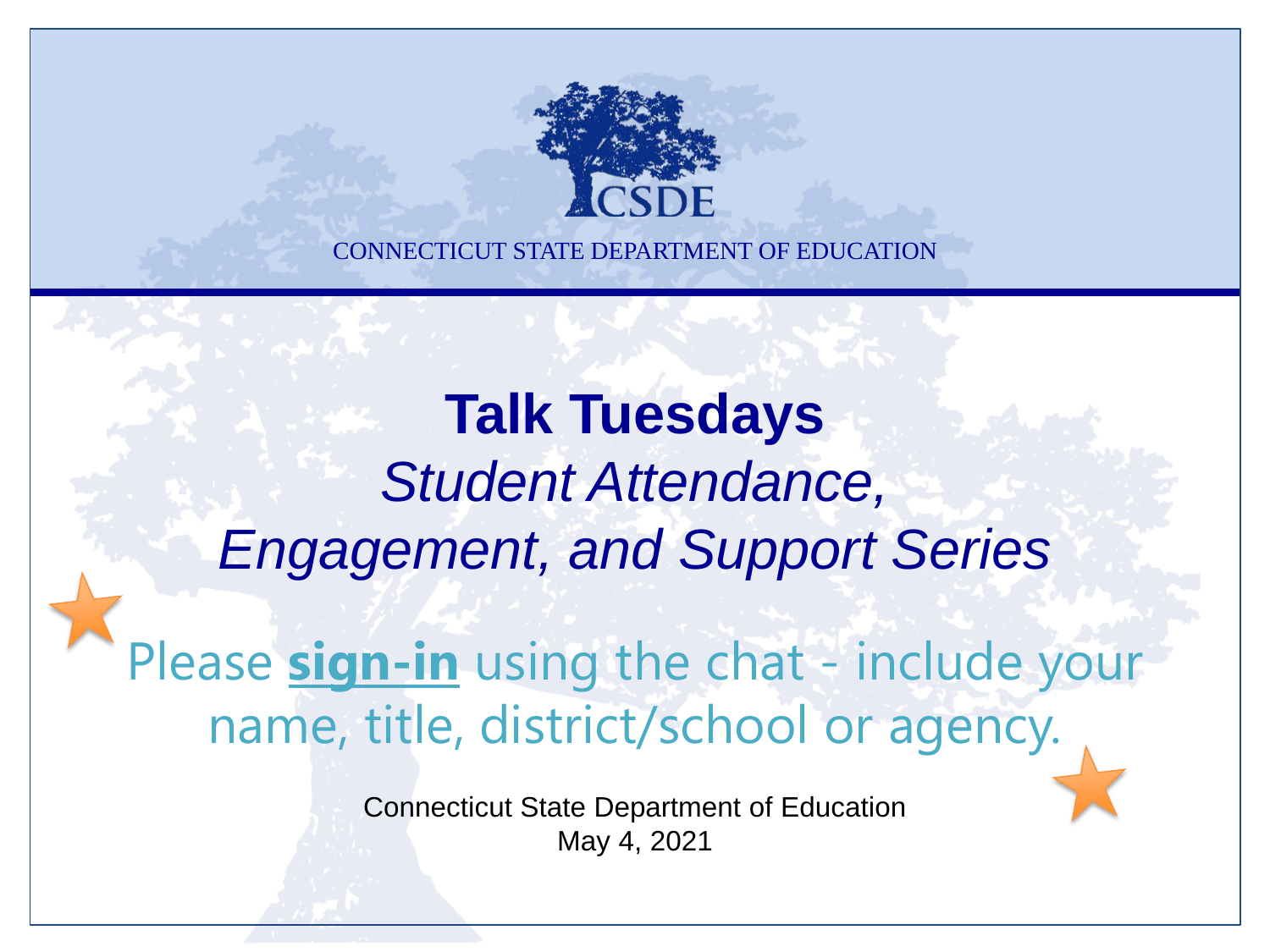# **Agenda**

1. Welcome

*Kari Sullivan Custer, Attendance & Engagement Consultant, CSDE*

- 2. What's New at CSDE
- 3. Engaged: Using Summer to Connect with Students and Families

*AccelerateCT Summer Program Grants* Chris Soto, Director of Innovation & Partnerships Connecticut State Department of Education

*21st Century Community Learning Centers – Summer School Overview* Shelby Pons, Education Consultant Connecticut State Department of Education

4. Upcoming Attendance & Engagement Meetings



*Notice: This meeting is being recorded.* 

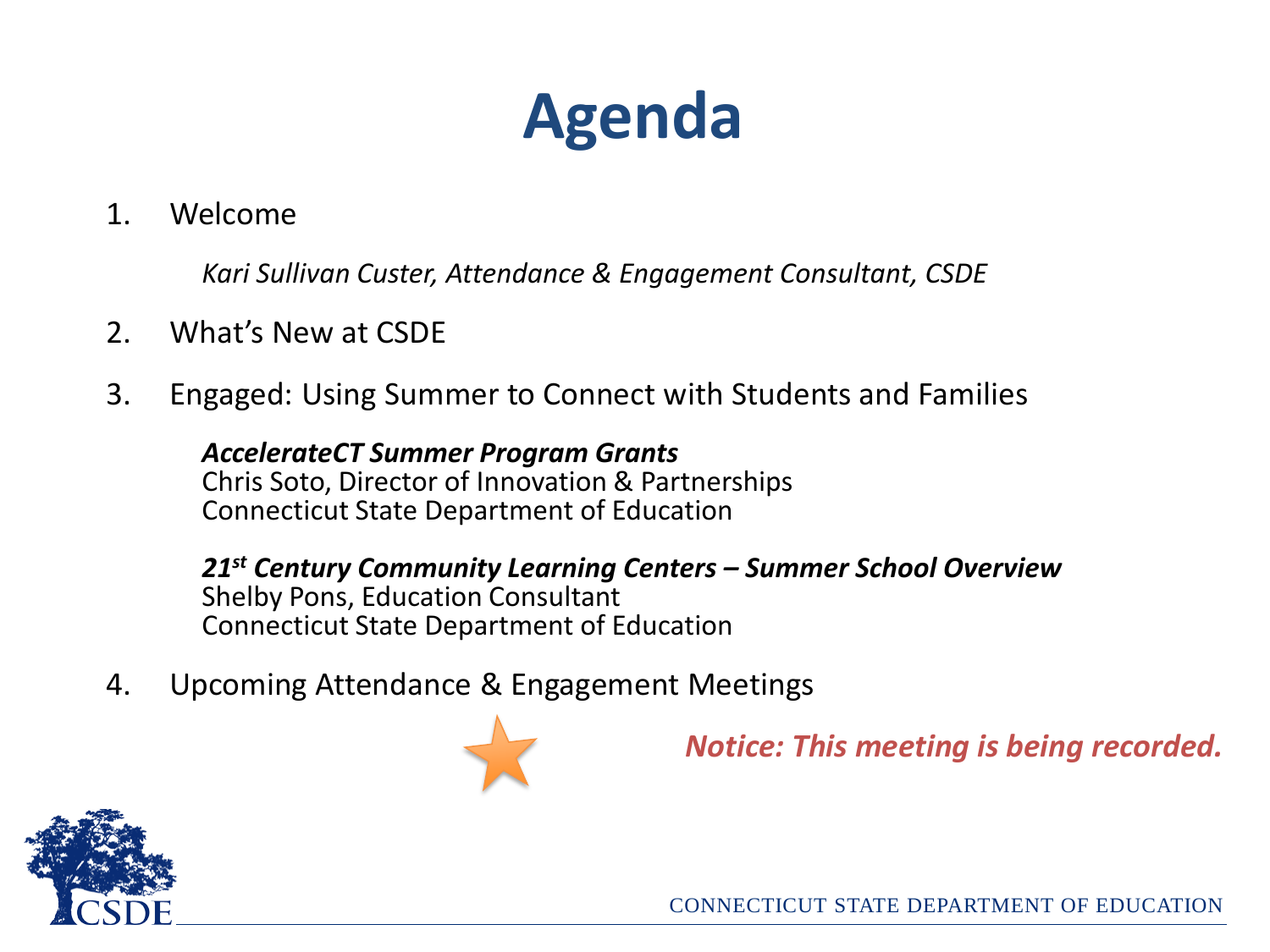# **WHAT'S NEW AT CSDE**

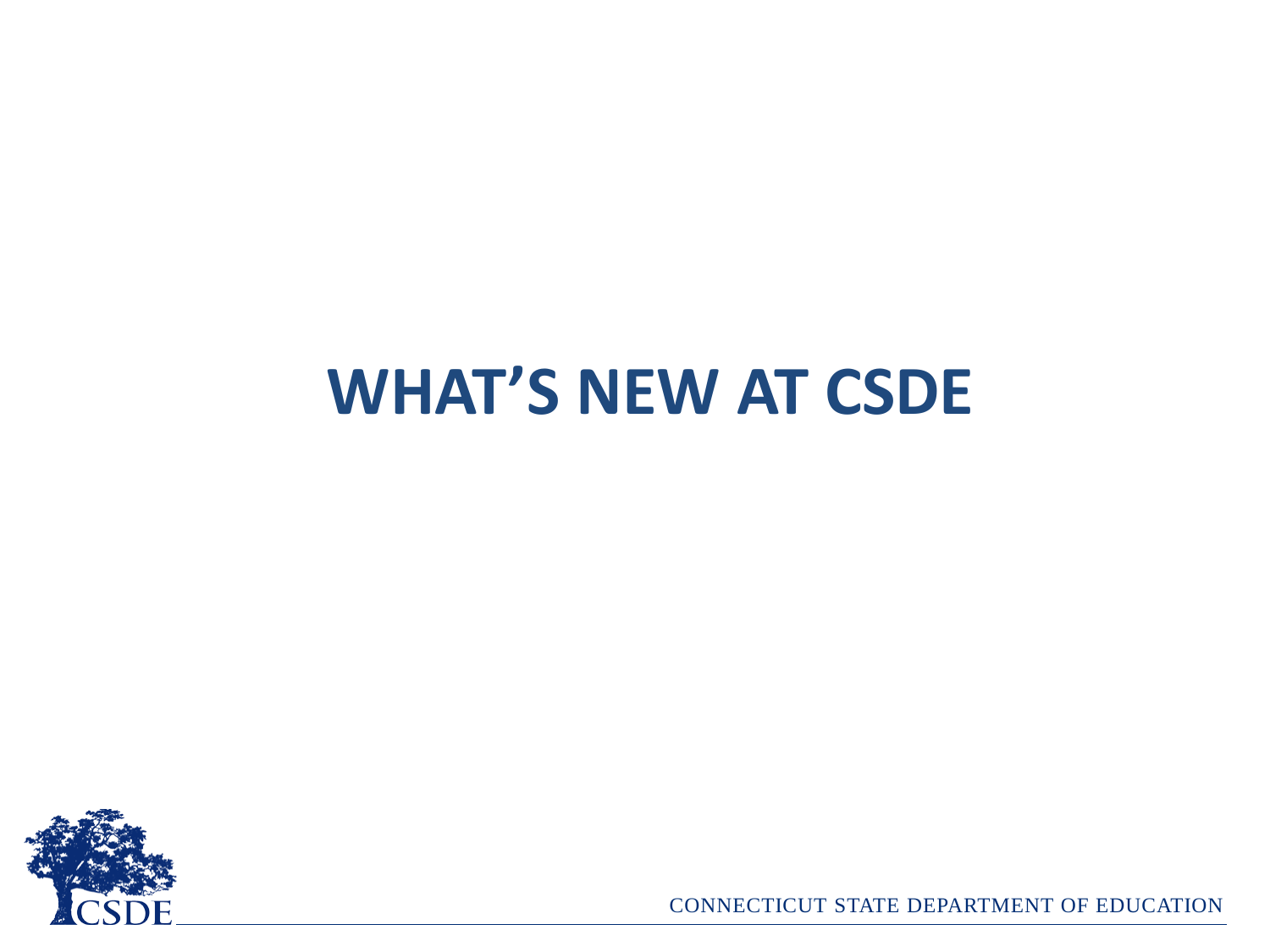# **What's New at CSDE**

April 29, 2021

• [CSDE, OEC, CAS and NAESP Invite you to a Virtual Forum for](https://portal.ct.gov/-/media/SDE/Digest/2020-21/Join-Us-Pre-K-3-Webinar-Event5-6-21.pdf)  Principals and Leaders of PreK-K- 3rd grade programs

April 28, 2021

- [Summer Learning and Enrichment Opportunities Provided](https://portal.ct.gov/-/media/Office-of-the-Governor/News/2021/20210426-Governor-Lamont-ARPA-allocation-plan-education.pdf) Through the American Rescue Plan Act
- [Interim Guidance for Remote Learning, 2021-2022 School Year](https://portal.ct.gov/-/media/SDE/Digest/2020-21/April-2021-CSDE-Initial-Guidance-re-Remote-Instruction-2021-2022.pdf) April 27, 2021
	- [Summer Enrichment Program Applications](https://portal.ct.gov/SDE/COVID19/AccelerateCT/Summer-Enrichment)
	- [2022 Connecticut Teacher of the Year Program](https://portal.ct.gov/-/media/SDE/Digest/2020-21/2022-Commisioners-Letter-CT-Teacher-of-the-Year-Programsigned.pdf)
	- [2022 Connecticut Anne Marie Murphy Paraeducator](https://portal.ct.gov/-/media/SDE/Digest/2020-21/2022-Anne-Marie-Murphy-Paraeducator-of-the-Year-AwardFF1MC.pdf) of the **Year Application**

April 20, 2021

- [Governor Lamont Announces Partnership with Steven Van](https://portal.ct.gov/Office-of-the-Governor/News/Press-Releases/2021/04-2021/Governor-Lamont-Announces-Partnership-With-TeachRock) Zandt's TeachRock to Engage Connecticut Students in Academics Using Popular Music and Culture
	- TeachRock Partnership [Invitation to Apply](https://portal.ct.gov/-/media/SDE/Digest/2020-21/Memo-to-Superintendents-TeachRock-Partnership-rev-042021.pdf)
	- CSDE and TeachRock Partnership Application for PaMitit the Superintendent's Digest to stay current on new guidance from CSDE. CONNECTICUT STATE DEPARTMENT OF EDUCATION

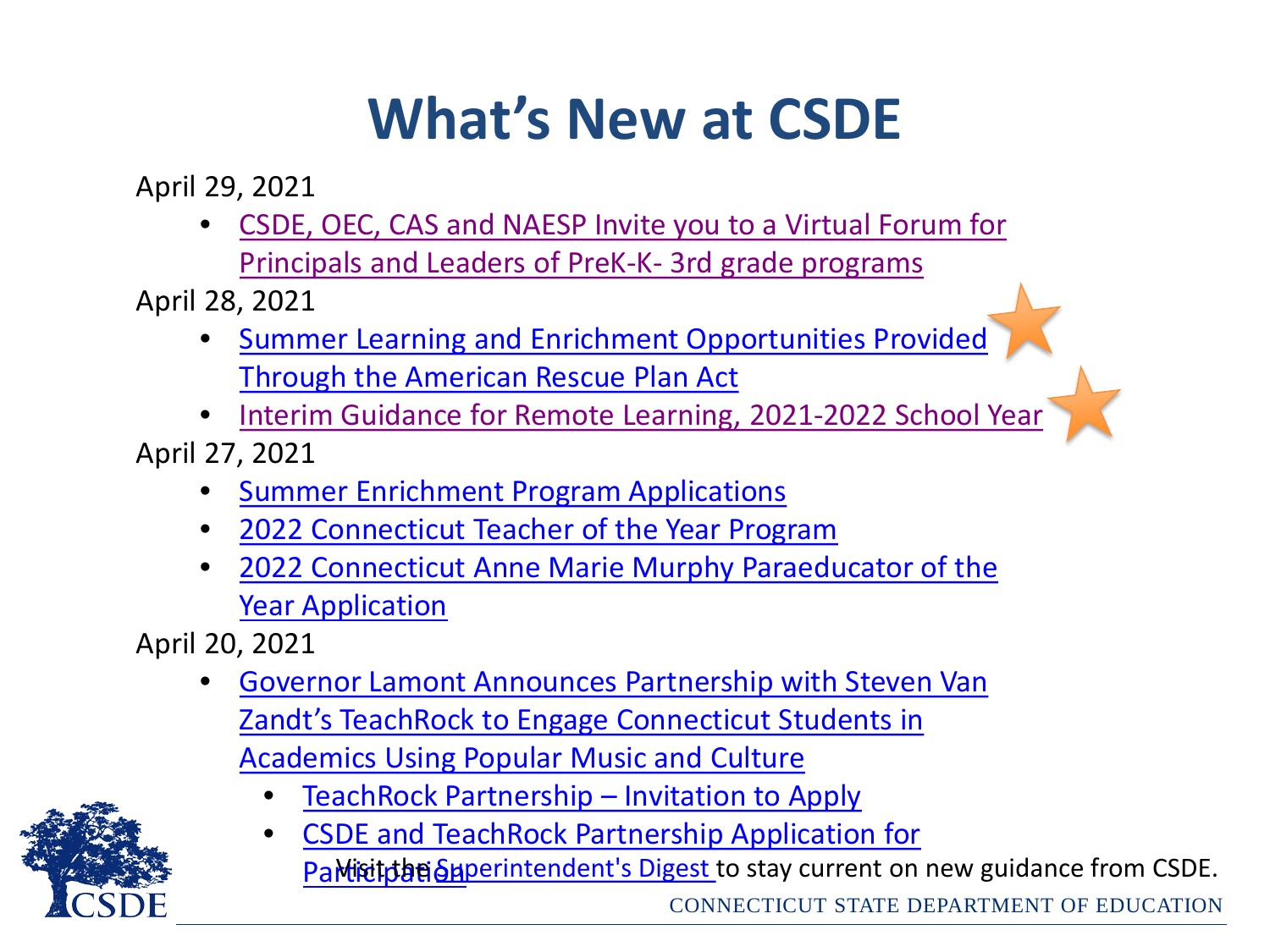# **Interim Guidance for Remote Learning 2021-22 School Year**

**Interim Guidance for Remote Learning 2021-2022 School Year** 

April 27, 2021

The public health response to COVID-19 is continuously evolving, particularly given the opportunities for vaccination and the potential impact of virus variants. Therefore, the guidance herein could change, but is published because planning for next year is imperative. This guidance is also subject to change pending the outcomes of the 2021 legislative session, to the extent that such changes influence virtual and remote education.

#### **DEFINITIONS**

**Remote Learning:** means an educational opportunity provided at home or outside of a school building, typically using virtual learning (location where learning happens.)

**Virtual Learning:** means the provision of instruction by means of one or more internetbased software platforms as part of an in-person or remote learning model.

This guidance addresses the changes expected related to remote learning as we reimagine education for the 2021-2022 school year based upon the lessons learned from our collective experience during the COVID-19 pandemic.

At this time, DPH and CSDE **do not anticipate the need to mandate**, due to public health necessity, that all school districts provide an option for students and their families to opt-in to a voluntary remote option after this school year.



[Source: Interim Guidance for Remote Learning 2021-22 School](https://portal.ct.gov/-/media/SDE/Digest/2020-21/April-2021-CSDE-Initial-Guidance-re-Remote-Instruction-2021-2022.pdf) 

Year, April 27, 2021, CSDE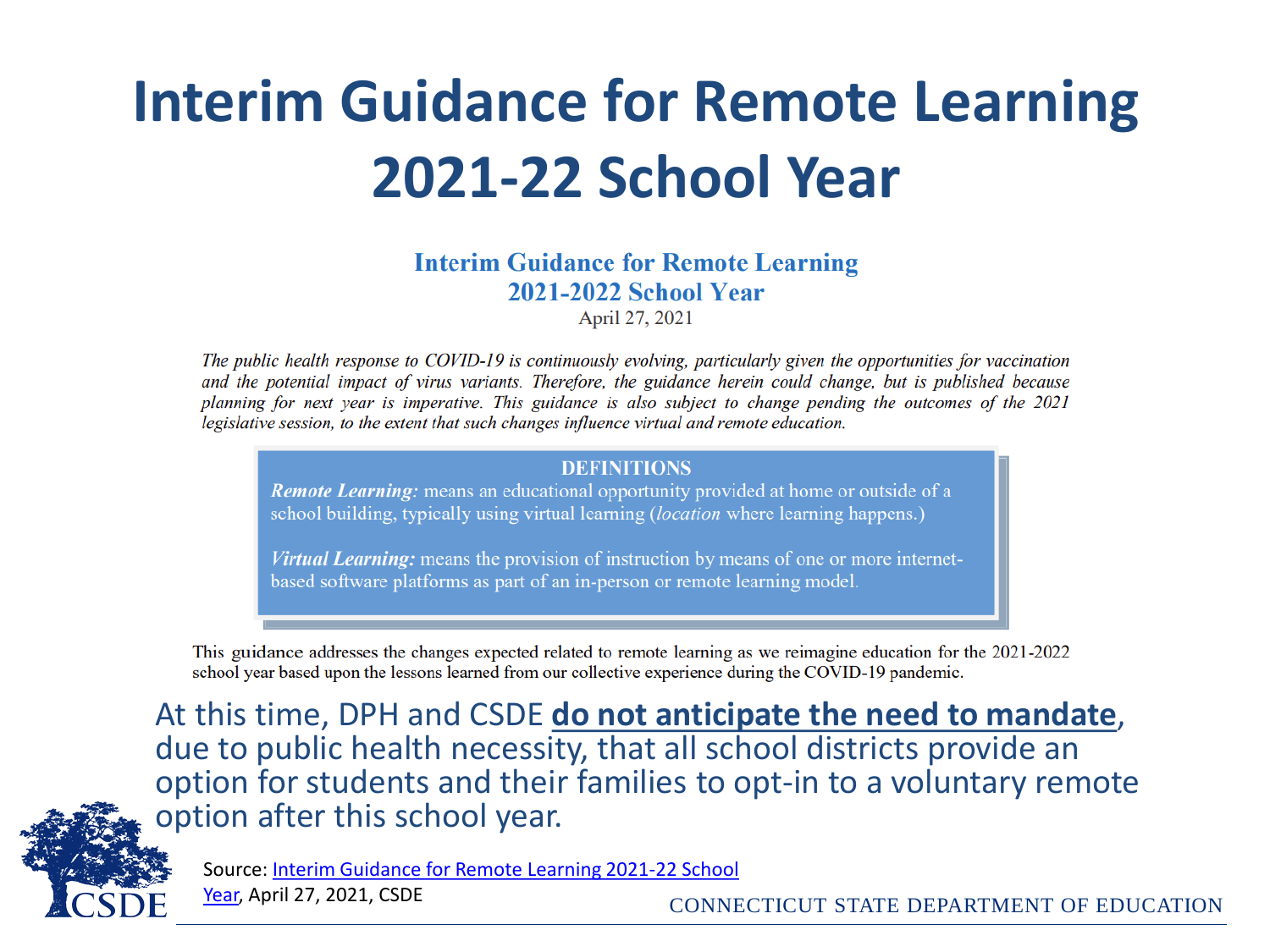# **ATTENDANCE WORKS: NEW RESOURCES, WEBINARS & TOOLKIT**

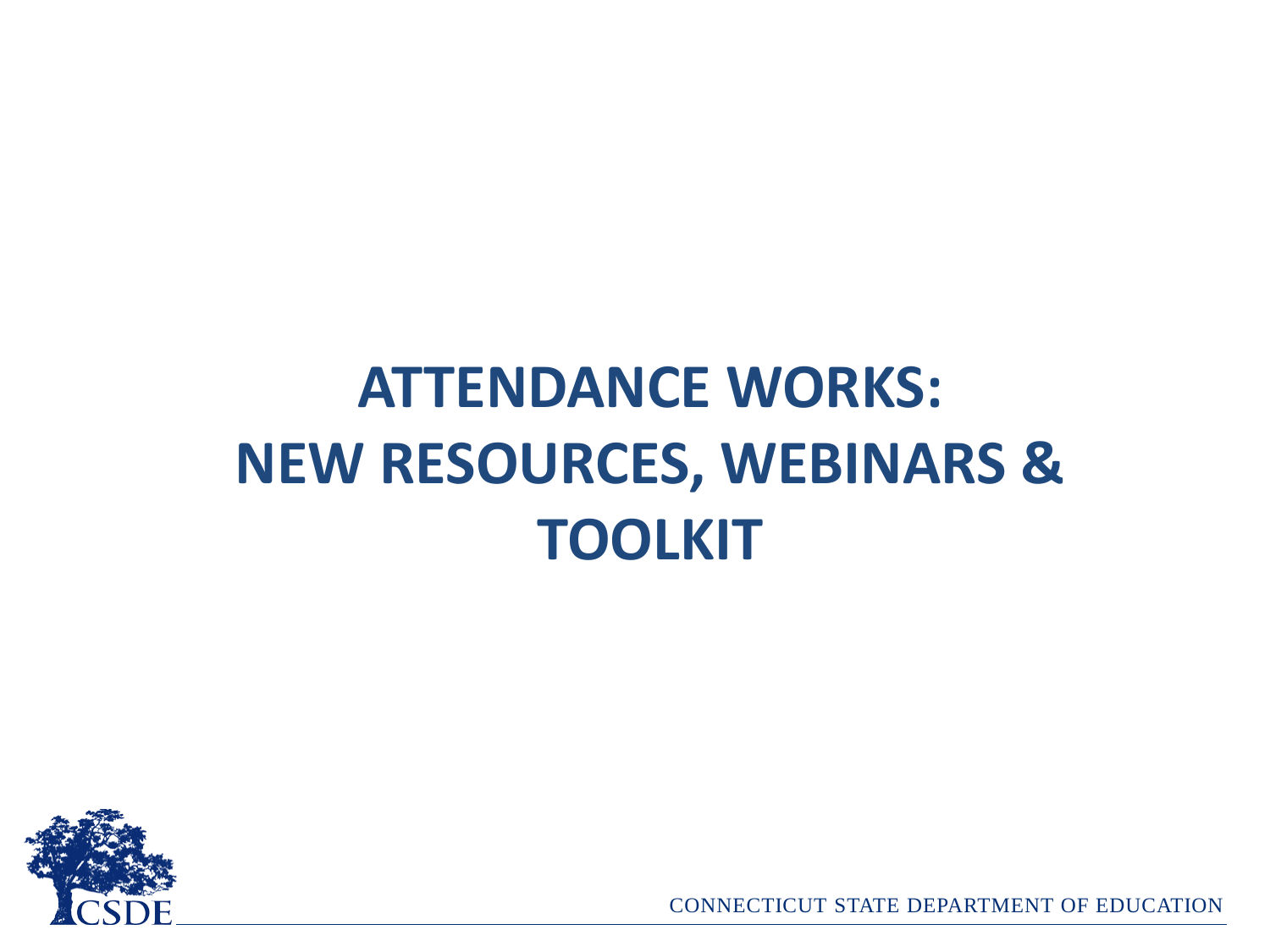## **2021 Attendance Awareness Campaign**



The 2021 Attendance Awareness Campaign calls for

- Starting in the spring to promote attendance and laying the foundation for ensuring students will attend classes this fall;
- Building relationships, and creating opportunities over the summer will support the routine of showing up in person to a classroom; and
- Reviewing attendance data on an ongoing basis to identify, early on, students in need of outreach and possibly additional support.

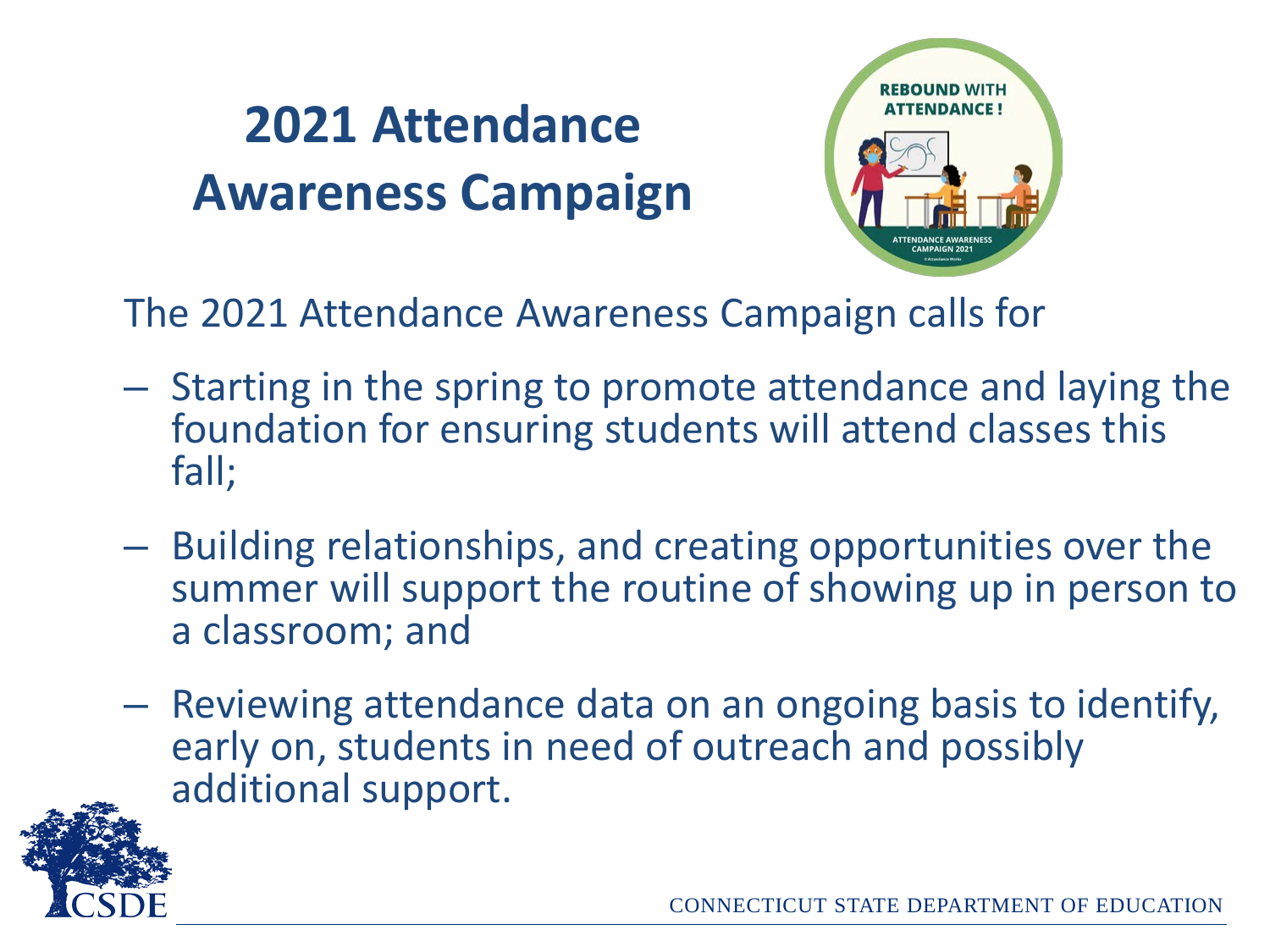## **2021 Attendance Awareness Campaign Webinars**



Attendance Awareness Campaign webinars. [Register for all four here!](https://awareness.attendanceworks.org/resources/webinars/)



**Committed**: Supporting Attendance and Participation to the Very Last Day of School ICYMI: The Attendance Awareness Campaign kickoff webinar, with 3,800 registered! Wednesday, April 14, 2021 [Find the links](https://awareness.attendanceworks.org/resources/webinars/) to the webinar recording, presentation slides and resources.



**Engaged**: Using Summer to Connect with Students and Families Wednesday, May 26, 2021 11am-12:30pm PT / 2pm–3:30pm ET [Register for May 26](https://zoom.us/webinar/register/WN_HLrJ50bdRvat3ofN6zfSMg)

**Welcomed**: Embracing Students, Families and Educators in the New School Year Wednesday, August 4, 2021 11am-12:30pm PT / 2pm–3:30pm ET [Register for August 4](https://zoom.us/webinar/register/WN_pt-PR5zgQA-OqE3llL-KZw)



**Fully Present**: Leveraging Attendance Data to Ensure Ongoing Success Wednesday, September 29, 2021 11am-12:30pm PT / 2pm–3:30pm ET [Register for September 29](https://zoom.us/webinar/register/WN_2bnjU-8KQZuwvLW2nHahQw)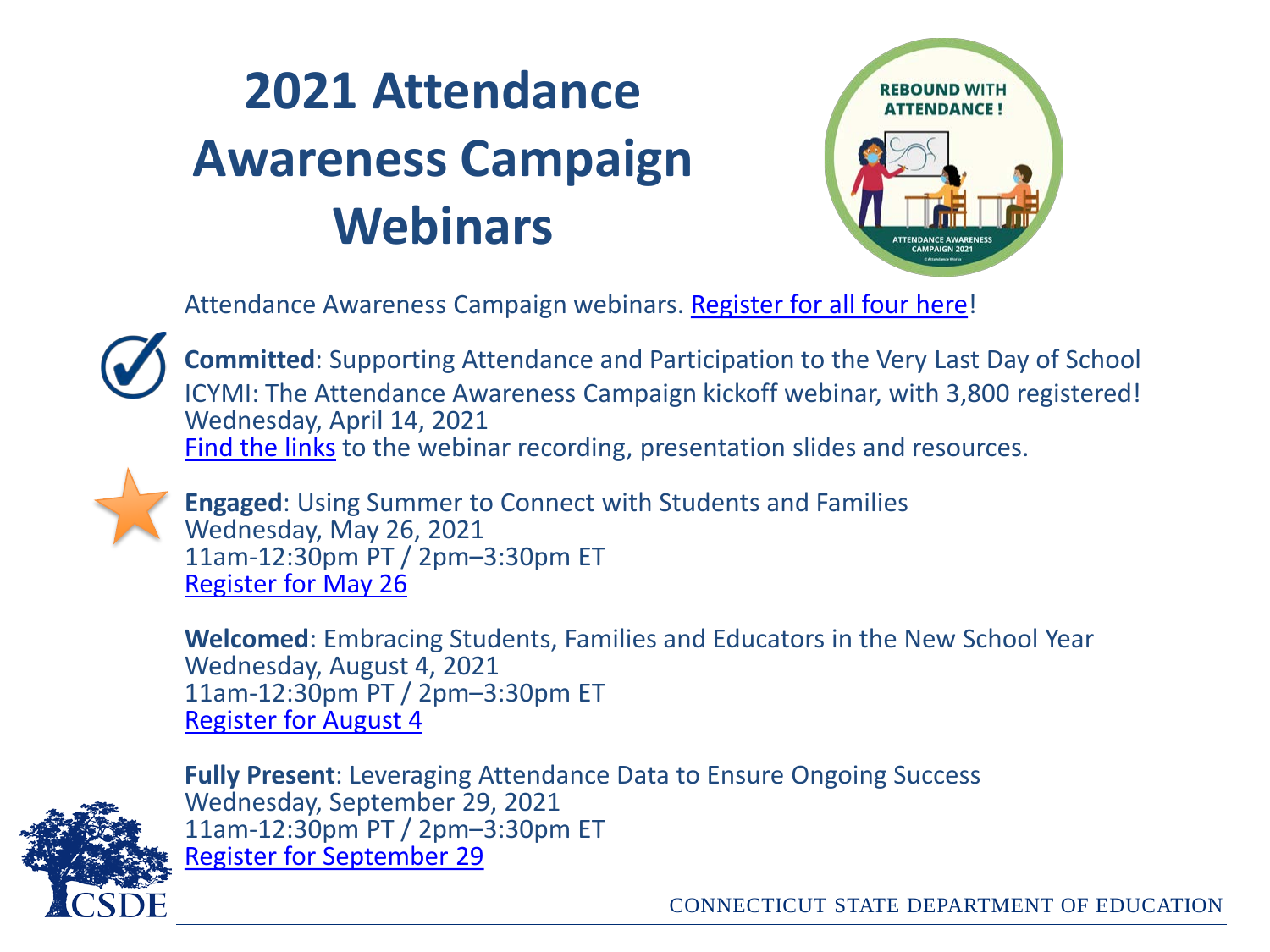## **Pathways to Engagement**



Don't miss Attendance Works' new toolkit:

[Pathways to Engagement: COVID-19 Recovery Through Attendance](https://www.attendanceworks.org/resources/toolkits/pathways-to-engagement-a-toolkit-for-covid-19-recovery-through-attendance/).

Guide and its resources are organized according to the following four steps. Click on one of the strategies below to learn more.

- [Step 1: Establish Your Team.](https://www.attendanceworks.org/resources/toolkits/pathways-to-engagement-a-toolkit-for-covid-19-recovery-through-attendance/step-1-establish-your-team/) Convene a small group of leaders if you are just starting, or integrate into the work of an existing team.
- [Step 2: Identify Priority Groups.](https://www.attendanceworks.org/resources/toolkits/pathways-to-engagement-a-toolkit-for-covid-19-recovery-through-attendance/step-2-identify-and-understand-priority-groups/) Use data to identify which group(s) of students or schools most need additional engagement and to better understand their strengths and challenges.
- [Step 3: Craft Engagement Strategies.](https://www.attendanceworks.org/resources/toolkits/pathways-to-engagement-a-toolkit-for-covid-19-recovery-through-attendance/step-3-craft-engagement-strategies/) Take a multi-tiered approach to engagement, especially for priority student groups, that starts in the spring, continues in the summer and is amplified in the fall.
- [Step 4: Reflect, Learn and Improve.](https://www.attendanceworks.org/resources/toolkits/pathways-to-engagement-a-toolkit-for-covid-19-recovery-through-attendance/step-4-reflect-learn-and-apply/) After each phase of work, invest in taking stock to assess what worked and what can be improved for the future.



[Source: Pathways to Engagement: A Toolkit for COVID-19](https://www.attendanceworks.org/resources/toolkits/pathways-to-engagement-a-toolkit-for-covid-19-recovery-through-attendance/) Recovery Through Attendance, Attendance Works, April 2021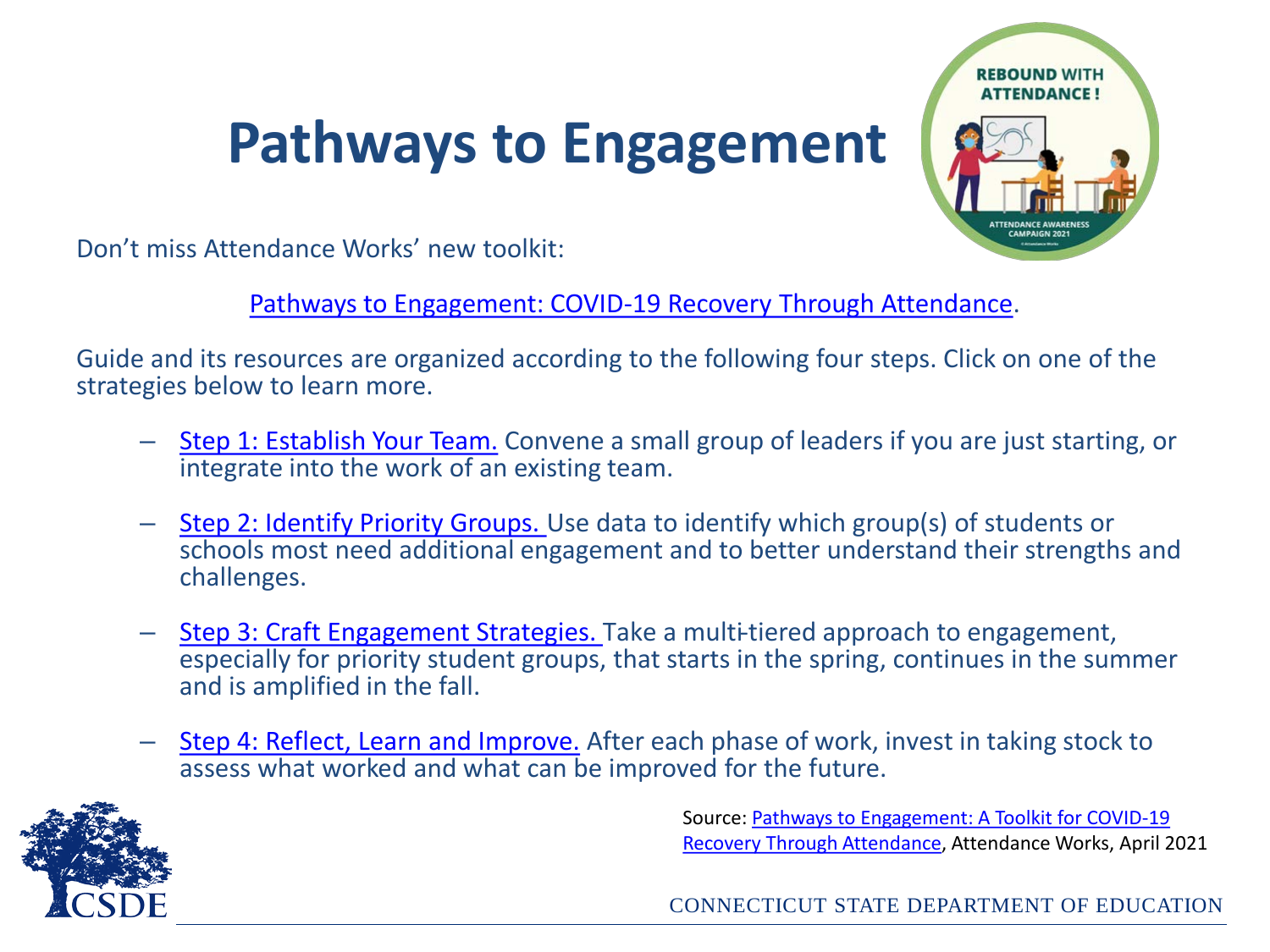# **Pathways to Engagement**

A shift to a strategic, transformative and long-term approach to engage students and families a team approach.

- It involves moving beyond individual student case management to taking actions at scale that broadly offer pathways to engagement to groups of students.
- Actions should be tailored to recognize the strengths and specific challenges of high priority student groups who experience significant levels of chronic absence.
- Ideally, nurturing feelings of belonging to school, *begin in the spring!*



Spring: Belonging to School

Summer: Building Bridges to School

Fall: Creating a welcoming, Restorative Community at **School** 



[Source: Pathways to Engagement: A Toolkit for COVID-19](https://www.attendanceworks.org/resources/toolkits/pathways-to-engagement-a-toolkit-for-covid-19-recovery-through-attendance/) Recovery Through Attendance, Attendance Works, April 2021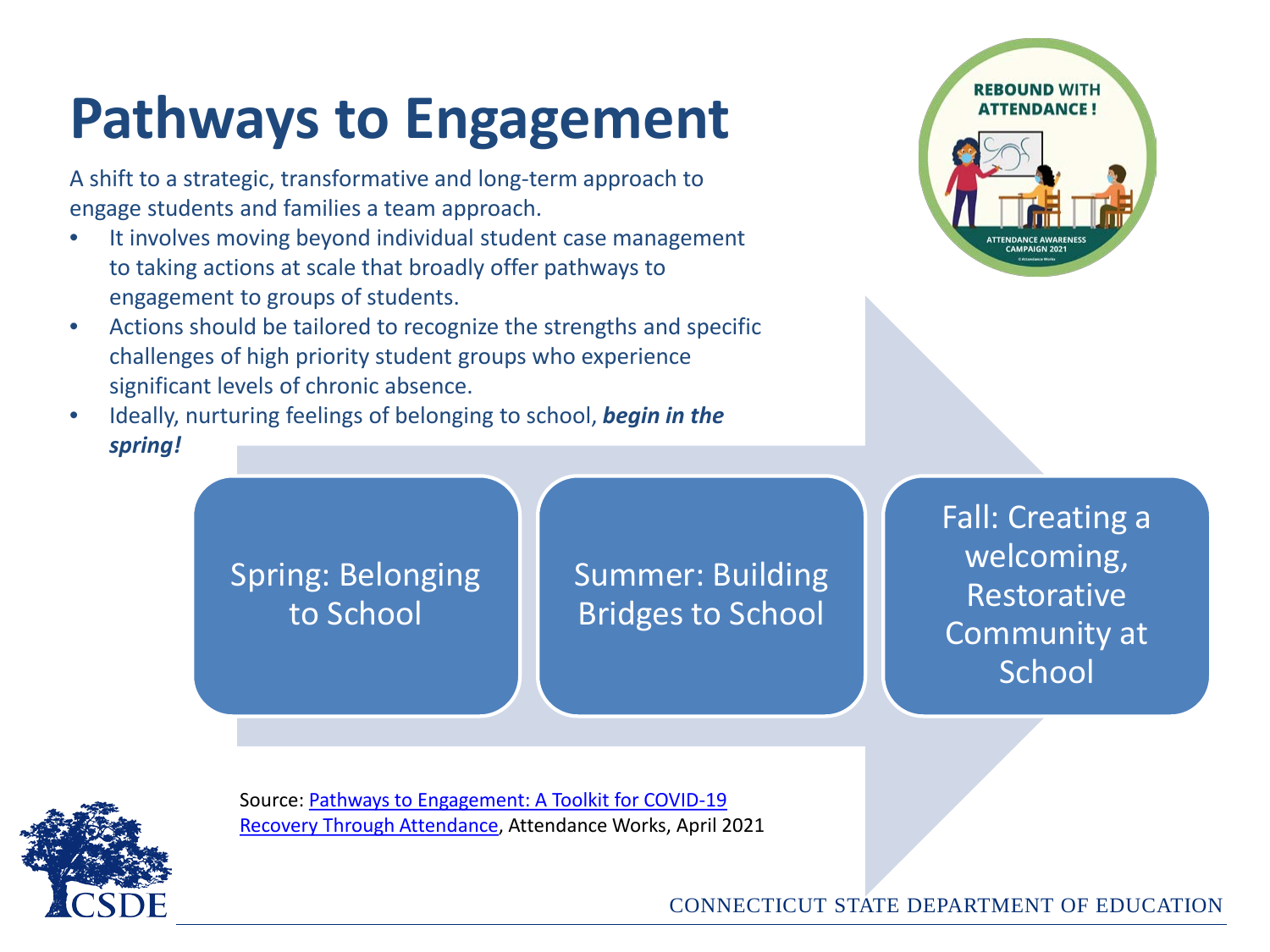# **ENGAGED: USING SUMMER TO CONNECT WITH STUDENTS AND FAMILIES**

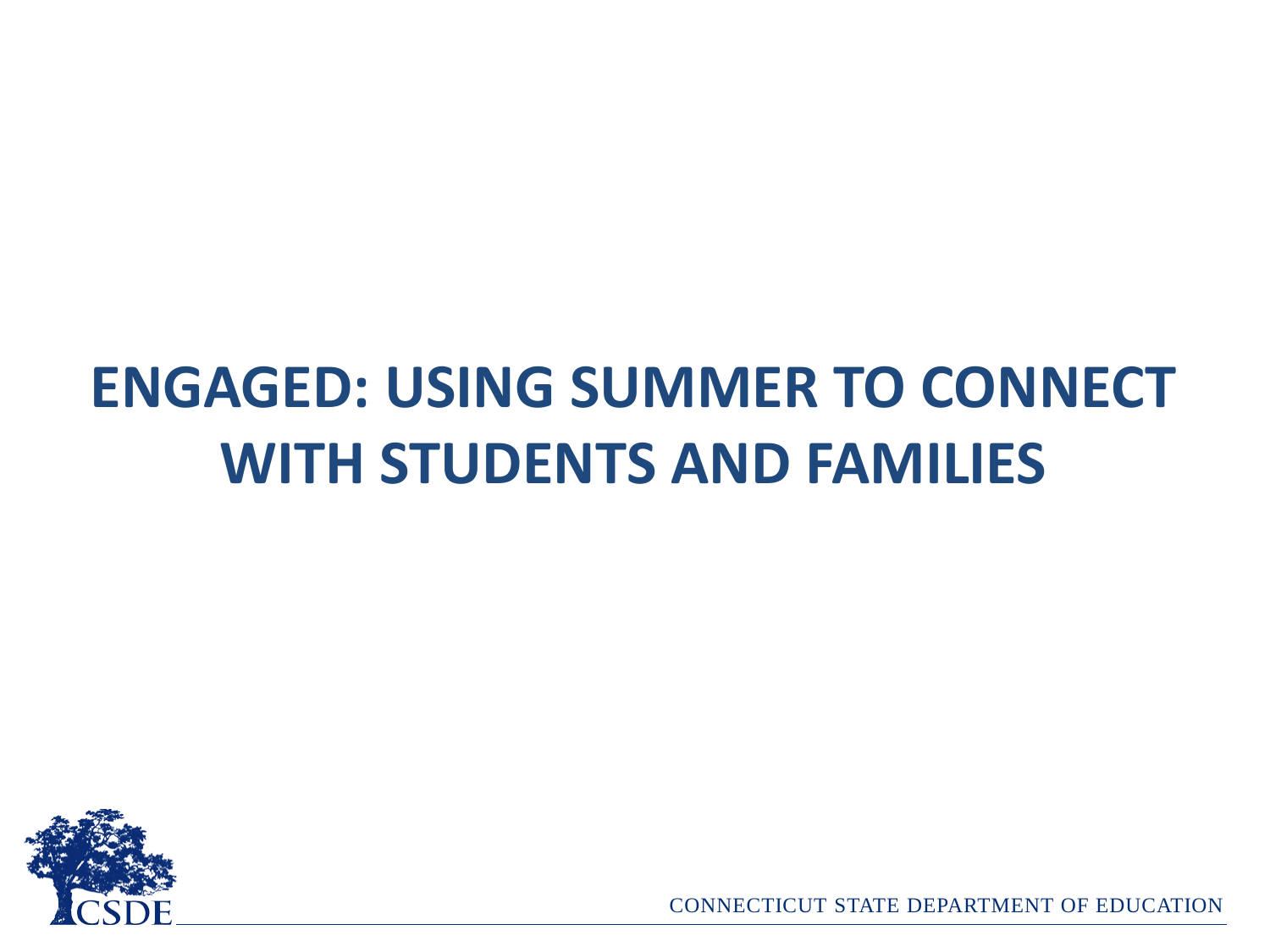# **Summer: Build Bridges to School**

- Summer bridge activities can create opportunities for students to play and socialize with peers, engage in fun learning activities and practice the routine of showing up in person to a classroom.
- Especially important for young students who have never been in a formal classroom setting.
- Conduct personalized outreach and home visits to students and their families who were chronically absent during the 2020-21 school year, when educators can check in on their well-being and ensure they have the support they need to return to school.
- Implement programming prior to the beginning of school to allow students and families to meet school staff, to share resources and ensure that they feel safe and supported prior to the first day of school.

#### **Coming Soon from Attendance Works!**

- *Building Bridges to School multi-tiered sample activities handout* (forthcoming) offers ideas and actions that your school or district can take to encourage a successful transition back to school.
	- Create your own plan with *this Building Bridges to School template* (forthcoming).

Source: Pathways to Engagement: A Toolkit for COVID-19 [Recovery Through Attendance, Attendance Works, April 2](https://www.attendanceworks.org/resources/toolkits/pathways-to-engagement-a-toolkit-for-covid-19-recovery-through-attendance/)021

**ATTENDANCE !** 

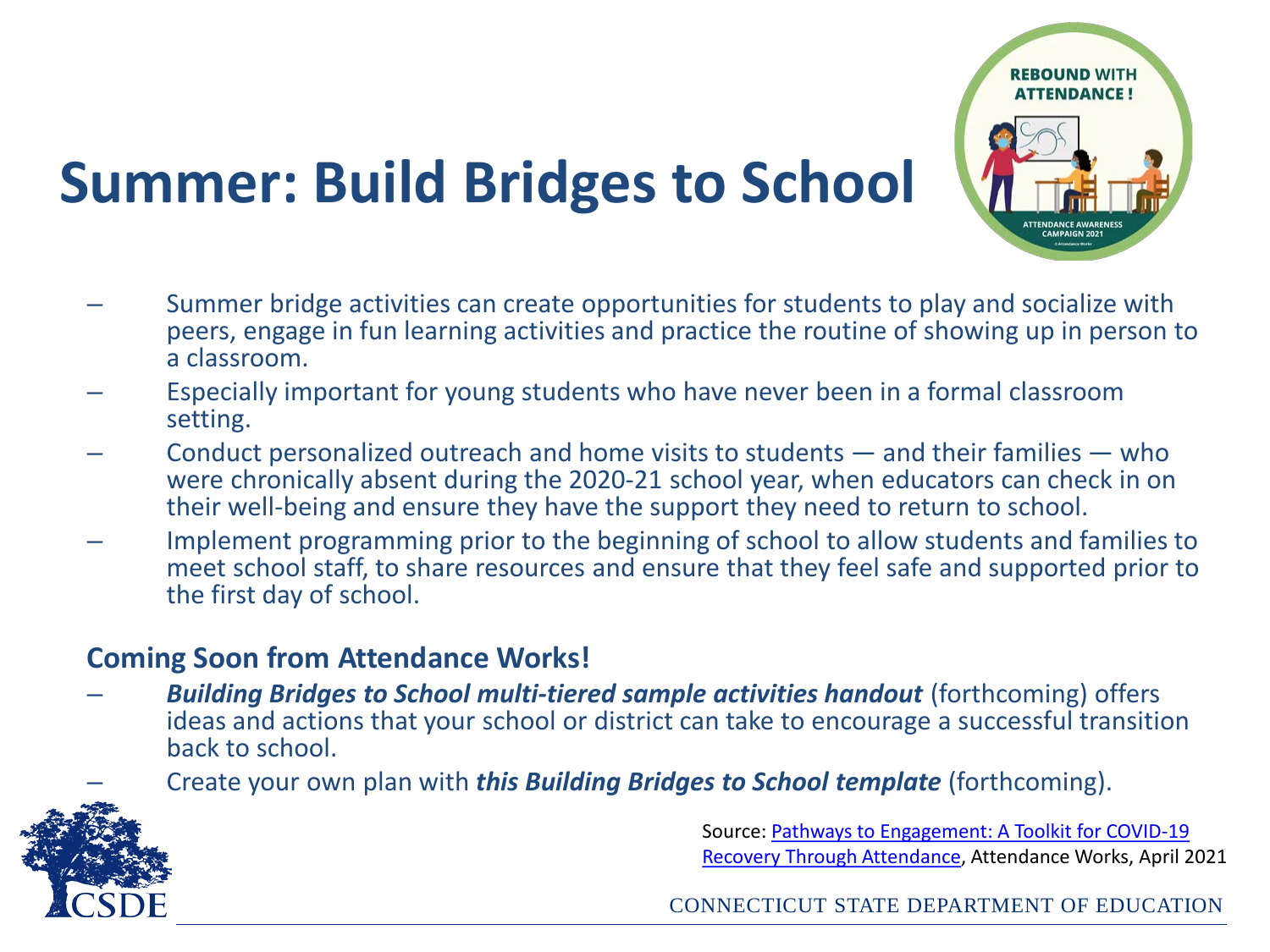



#### **AccelerateCT Summer Program Grants**

**CSDE expects to award up to \$11 million in grant funding for summer program activities organized between June 1, 2021 and September 3, 2021.** 

- Funding to expand existing programs or create new programs to serve students who would otherwise not have access to summer camp or programs.
- Awards will total up to \$25,000 per site. Applicants may submit up to three separate applications for different sites. A maximum of one grant will be awarded per site/location, with a maximum of three per organization
- The number of grants awarded will depend on the number of applicants, the quality of the proposals, and the amount of funds available. Awards will be made in all six RESC regions.

#### **Expansion Grants Innovation Grants Innovation Grants**

- Funding for organizations that can serve Connecticut children at scale, provide holistic learning opportunities that blend educational and enrichment components, and remove financial and other types of barriers that have typically precluded participation.
- Awards will range from \$50,000-\$250,000 per program site. A maximum of one application per program will be accepted.
- The number of grants funded will depend on the number of applicants and funds available. Applicants are highly encouraged to share sources of additional funding, including in-kind resources such as facilities, as part of their application.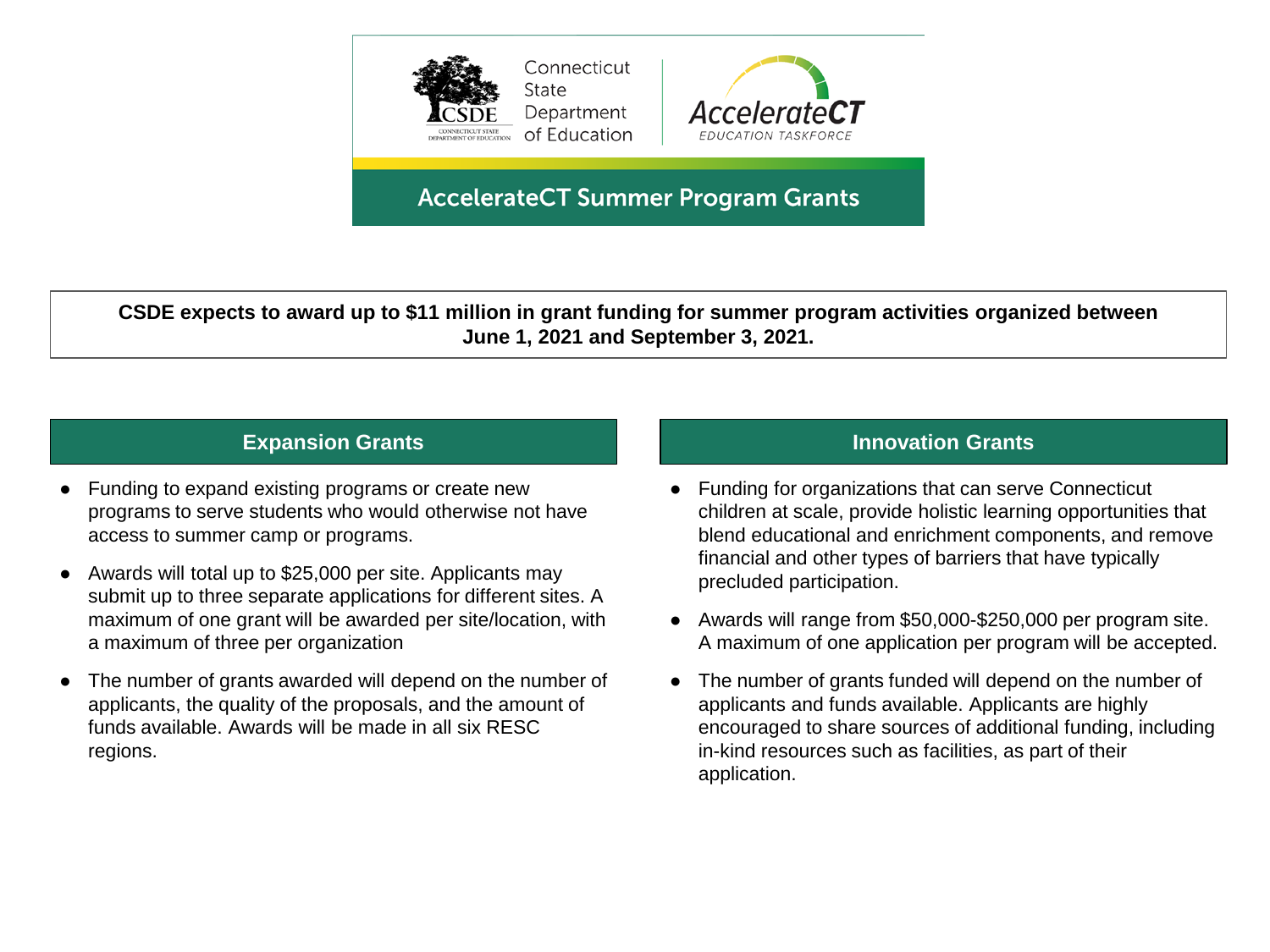#### **Eligible applicants (both grant programs)**

Non-profit orgs. with a current, valid child care center or youth camp license from Office of Early Childhood (OEC)

→ *Note: OEC licensed programs can only request funding for sites with existing licenses with school-age care endorsements. Sites licensed to serve only children ages five and under may not apply.*

2. License-exempt child care center/youth camp operated by a (A) municipal agency; (B) private or independent school; or (C) are organizations that are specifically exempted by name in the statute (Sec. 19a-77).

3. Local education agencies (LEAs) that received less than \$50,000 in Elementary and Secondary Emergency School Relief Fund II (ESSER II) funding.



**1.** 

License-exempt non-profit community-based organizations (CBOs) for programs serving exclusively youth ages sixteen or older.



A partnership led by one of the above eligible organizations, working together with other non-profit organizations, municipal agencies, local and regional boards of education, Regional Educational Service Centers (RESCs), charter schools, or magnet schools.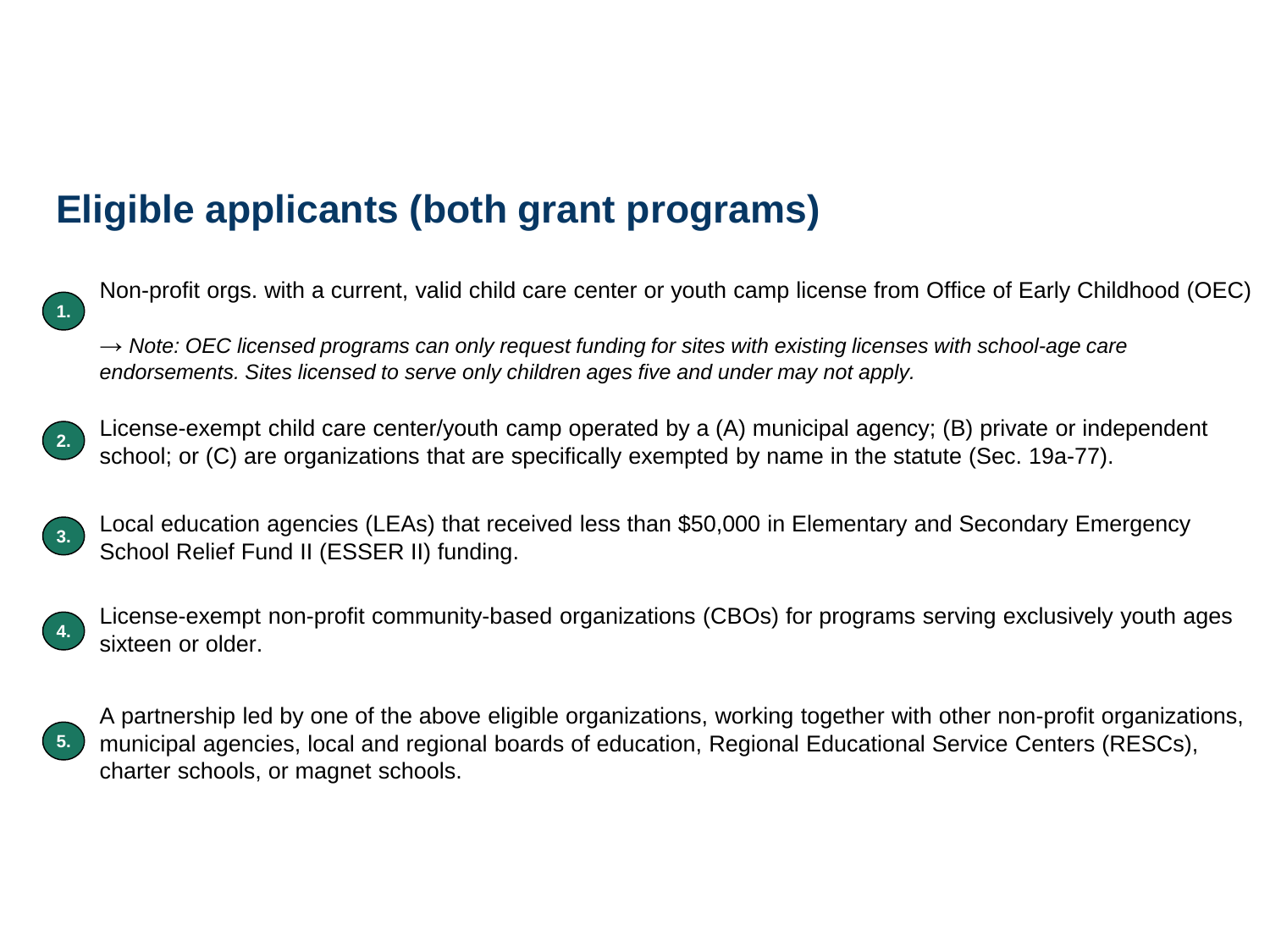### **Expansion Grants: Eligible Activities**

| <b>Age Groups</b>                                                                                                | Programs must serve school-age children who have completed kindergarten and are within the age group of 5-18,<br>with the exception that programs may serve youth with special needs still enrolled in their school district up to their<br>22nd birthday.                                                                                                                                                                                                                                                         |  |
|------------------------------------------------------------------------------------------------------------------|--------------------------------------------------------------------------------------------------------------------------------------------------------------------------------------------------------------------------------------------------------------------------------------------------------------------------------------------------------------------------------------------------------------------------------------------------------------------------------------------------------------------|--|
| <b>Acceptable Use</b><br>of Funds                                                                                | Serve additional children or youth through existing programming (e.g., hire more staff/lifeguards, rent a larger<br>facility, expand hours/weeks, expand ages served, etc.)<br>Subsidize enrollment costs for students, particularly those eligible for free or reduced-price school meals<br>Provide transportation for program participants (up to a maximum of 40% of the total grant award)                                                                                                                    |  |
| <b>Prior Program</b><br><b>Experience</b>                                                                        | Programs may be either expansions of existing programs or new programs that would not otherwise be able to<br>operate without this funding, although additional points will be awarded to applicant organizations that have operated<br>summer or after-school programs for school-age youth in the past three years.                                                                                                                                                                                              |  |
| <b>Student</b><br><b>Population</b>                                                                              | Programs should address the disproportionate impact of COVID-19 on student subgroups (each major racial and<br>ethnic group, children from low-income families, children with disabilities, English learners, gender, migrant students,<br>students experiencing homelessness, and children and youth in foster care).                                                                                                                                                                                             |  |
| <b>Enrichment</b>                                                                                                | Programs must provide enrichment activities designed to encourage "purposeful play," which could include: sports,<br>music, art, hands-on experiences, mentorship, teamwork, field trips, guest speakers, career/college exploration,<br>cooking, food and nutrition, wellness, physical activity and physical education. Applications should describe what a<br>typical daily/weekly activity schedule would look like. Enrichment activities should make up at least 50 percent of all<br>structured programming |  |
| Additional detail resemblance individual including # hours and weaks of eperation, included in the PED meterials |                                                                                                                                                                                                                                                                                                                                                                                                                                                                                                                    |  |

*Additional detail regarding eligible activities—including # hours and weeks of operation—included in the RFP materials.*

Please send questions regarding the application process to **SDE.SummerEnrichment@ct.gov**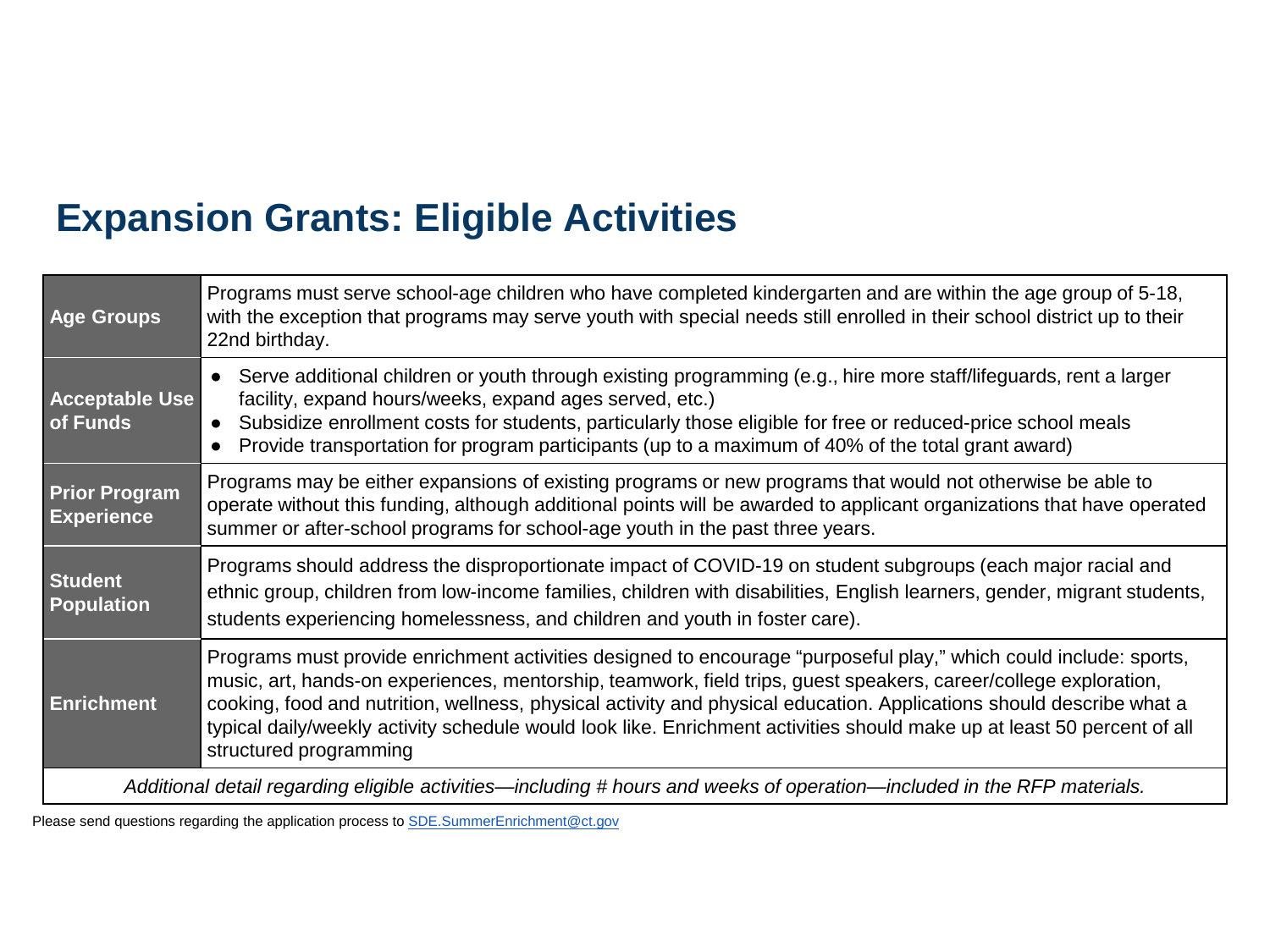### **Innovation Grants: Evaluation Criteria**

| <b>Ages Served</b>                    | Programs must serve children within the age group of 5-18, with the exception that programs may serve youth with special needs,<br>still enrolled in their school district, up to their 22nd birthday.                                                                                                                                                                                                                                                                                                                                                                                                                                                    |
|---------------------------------------|-----------------------------------------------------------------------------------------------------------------------------------------------------------------------------------------------------------------------------------------------------------------------------------------------------------------------------------------------------------------------------------------------------------------------------------------------------------------------------------------------------------------------------------------------------------------------------------------------------------------------------------------------------------|
| <b>Student</b><br><b>Population</b>   | Programs should address the disproportionate impact of COVID-19 on student subgroups (each major racial and ethnic group,<br>children from low-income families, children with disabilities, English learners, gender, migrant students, students experiencing<br>homelessness, and children and youth in foster care)                                                                                                                                                                                                                                                                                                                                     |
| <b>Scale</b>                          | These grants are geared towards entities that can implement programs at scale, either regionally or statewide.                                                                                                                                                                                                                                                                                                                                                                                                                                                                                                                                            |
| <b>Enrichment</b><br><b>Component</b> | Programs must provide enjoyable, challenging, and engaging enrichment opportunities through which students can accelerate<br>their learning, which could include STEAM projects, sports, music, art, hands-on experiences, mentorship, teamwork, field trips,<br>guest speakers, career/college exploration, cooking, food and nutrition, wellness, physical activity and physical education. For<br>programs that offer enrichment outside a traditional camp format, applicants must describe what a typical daily/weekly activity<br>schedule would look like. Enrichment activities should make up at least 50 percent of all structured programming. |
| <b>Record of</b><br>Impact            | Programs must be evidence-based and demonstrate, either through available research, past program data, or by other means, a<br>superior record of improving student outcomes.                                                                                                                                                                                                                                                                                                                                                                                                                                                                             |
| <b>Accelerated</b><br><b>Ramp-up</b>  | Programs must demonstrate an ability to quickly build and operationalize their program through existing partnerships with school<br>districts, colleges, municipalities, and/or other educational and community organizations.                                                                                                                                                                                                                                                                                                                                                                                                                            |
| <b>Minimal or No</b><br><b>Cost</b>   | All programs must be provided to students at no or minimal cost to them and their families.                                                                                                                                                                                                                                                                                                                                                                                                                                                                                                                                                               |
| Time period                           | Programs should aim to serve students for the majority of the day, and as many weeks as possible throughout the summer.<br>Programs with part-day participation are encouraged to partner with other programs to accommodate the remaining portions of the<br>day.                                                                                                                                                                                                                                                                                                                                                                                        |

Please send questions regarding the application process to **SDE.SummerEnrichment@ct.gov**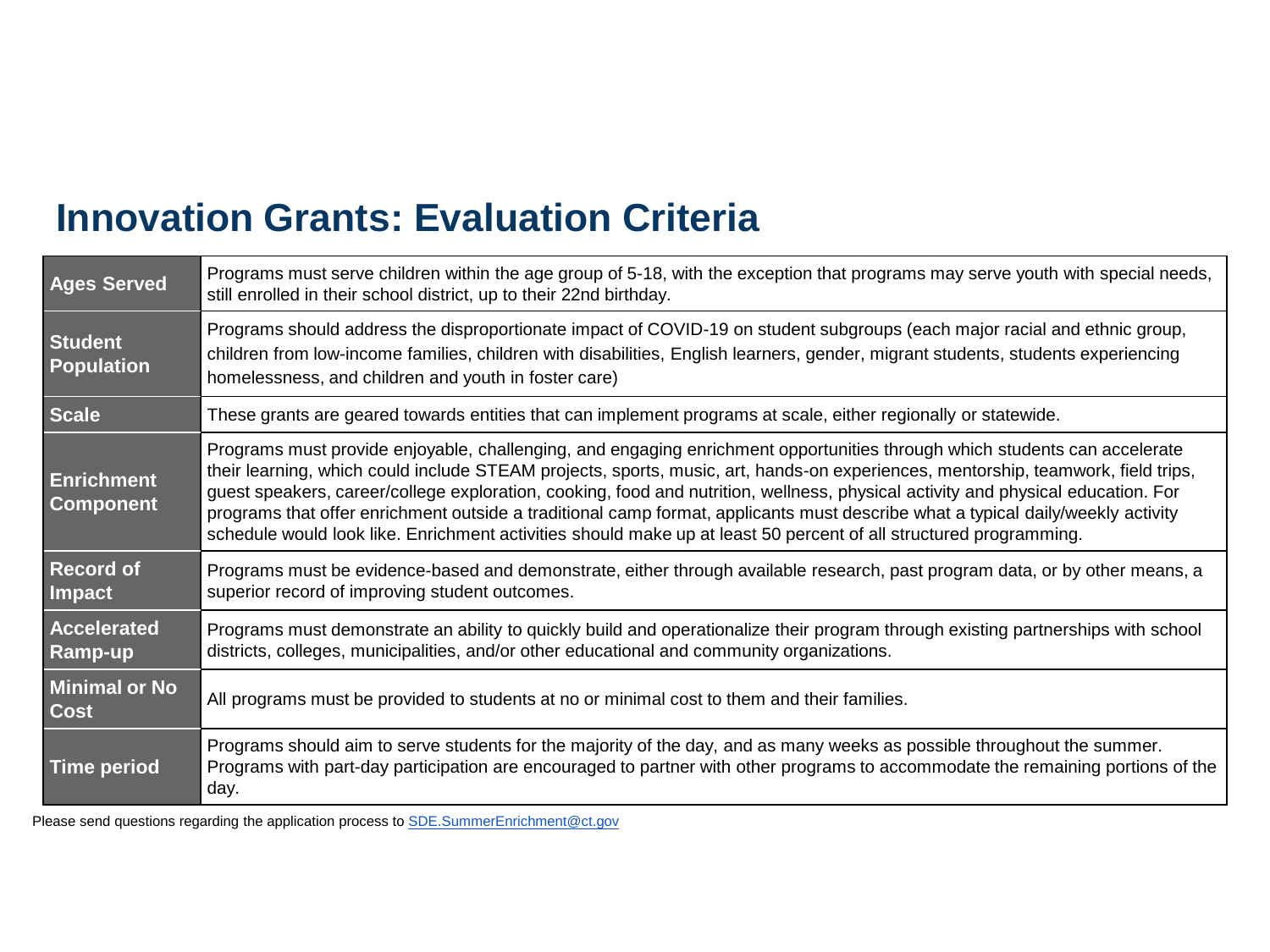#### **Both Grants: How to apply**

| Application<br><b>Access</b>             | Applicants may apply using this link: https://portal.ct.gov/SDE/COVID19/AccelerateCT/Summer-Enrichment. Please<br>do not submit applications via email!                                                                                                                                                                                                                                  |
|------------------------------------------|------------------------------------------------------------------------------------------------------------------------------------------------------------------------------------------------------------------------------------------------------------------------------------------------------------------------------------------------------------------------------------------|
| <b>Deadline</b>                          | Applications must be submitted no later than May 10, 2021 at 5pm ET. Awards announced May 24th.                                                                                                                                                                                                                                                                                          |
| <b>Questions &amp;</b><br><b>Support</b> | Please send questions regarding the application process to SDE. SummerEnrichment@ct.gov.<br>Common questions will be addressed in a Frequently Asked Questions document here:<br>https://portal.ct.gov/SDE/COVID19/AccelerateCT/Summer-Enrichment                                                                                                                                        |
| <b>Application</b><br>Template           | Detailed instructions found in the "Application Template" section of each grant's RFP document. Sections include<br>Organization Type, Contact Information, Proposal Narrative, and Budget Narrative.                                                                                                                                                                                    |
| <b>Other</b>                             | Programs should respond to students' academic, social, and emotional needs and address the disproportionate<br>impact of COVID-19 on student subgroups (each major racial and ethnic group, children from low-income families,<br>children with disabilities, English learners, gender, migrant students, students experiencing homelessness, and<br>children and youth in foster care). |

Please send questions regarding the application process to **SDE.SummerEnrichment@ct.gov**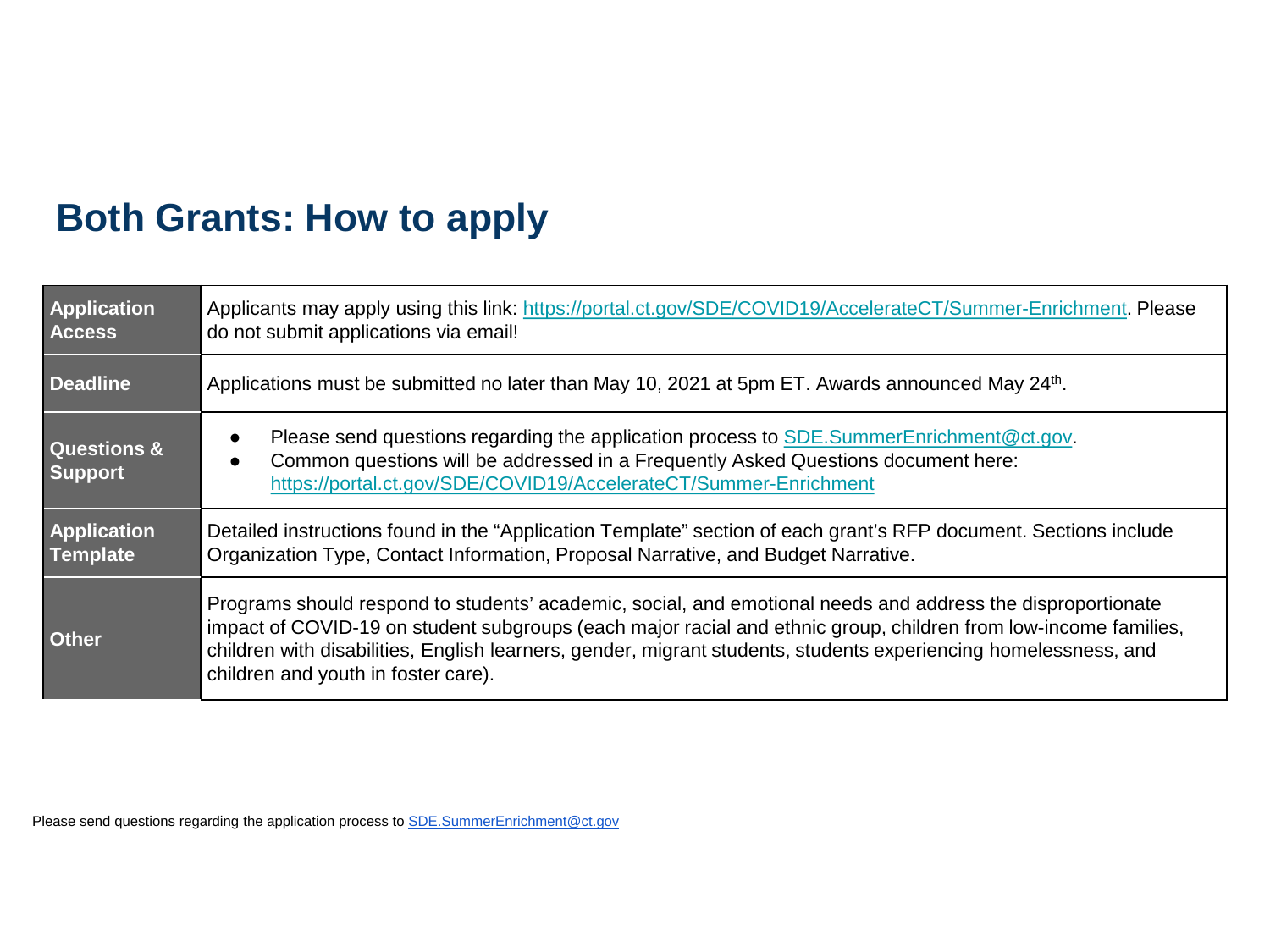# *CONNECTICUT STATE DEPARTMENT OF EDUCATION*

**21st Century Community Learning Centers Grant Summer School Overview**

> **Shelby Pons 860-807-2103**

**[shelby.pons@ct.gov](mailto:shelby.pons@ct.gov)**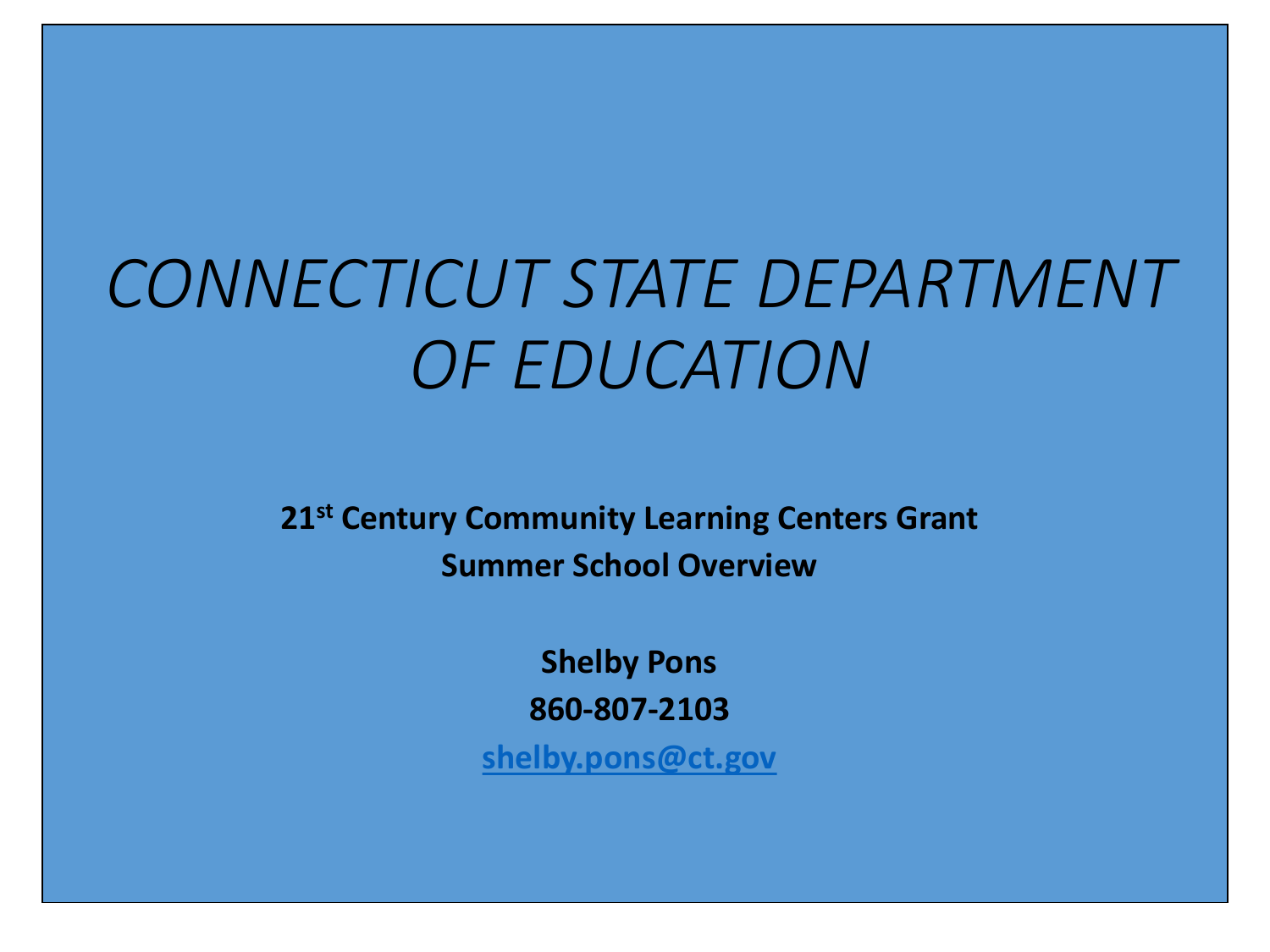# 21st CCLC Funding

- **Approximately \$10 million**
- **Five year grants.**
- **The minimum grant award is \$50,000 to a maximum award of \$200,000.**
- **Serves approximately 7,000 students per year.**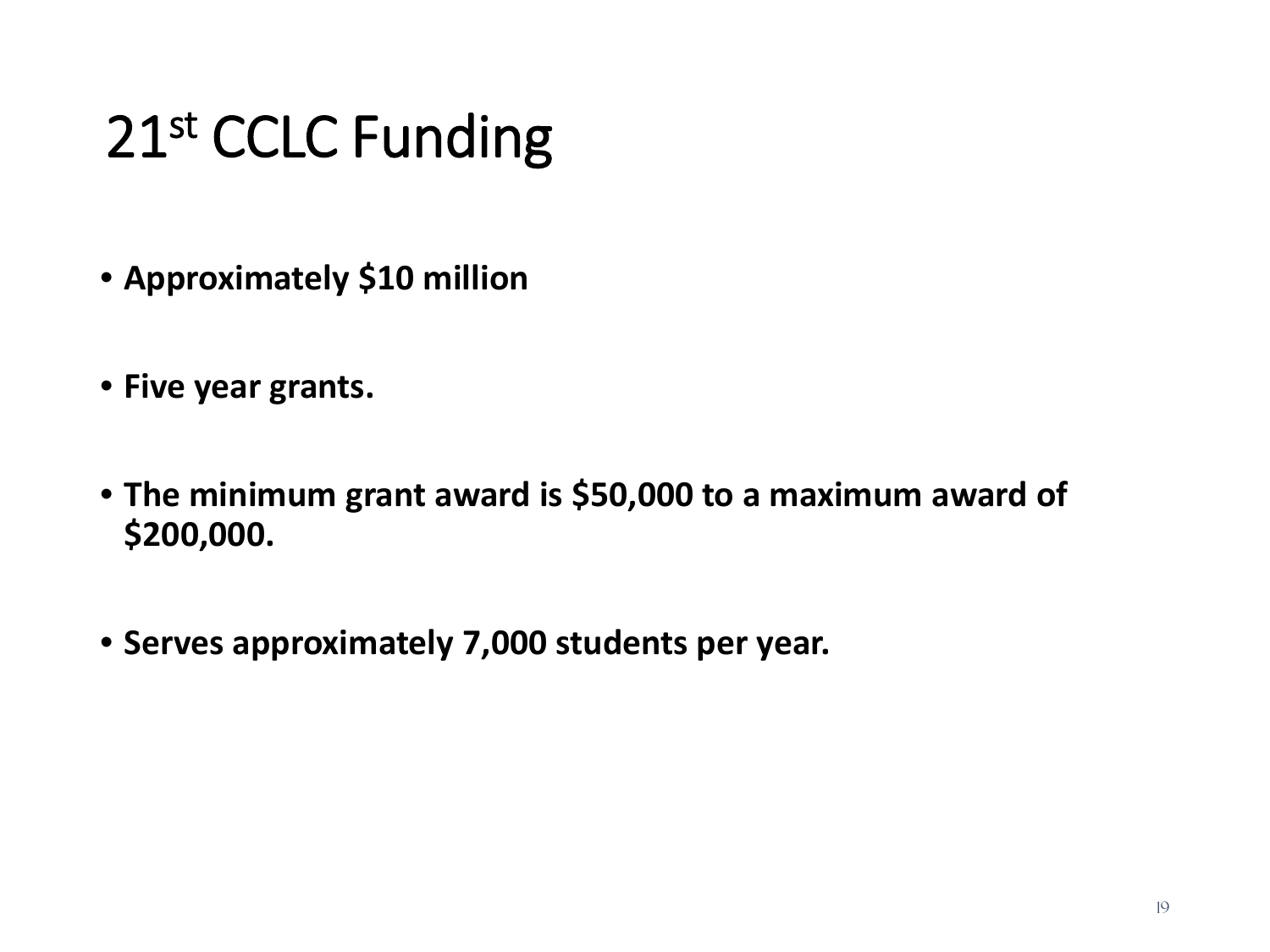## Organizations Who Receive this

- **Local education agencies (LEA's)**
- **Community-based organizations (CBO's)**
- **Faith-based organizations**
- **Other public and private entities**
- **A consortium of two or more agencies/organizations, or entities**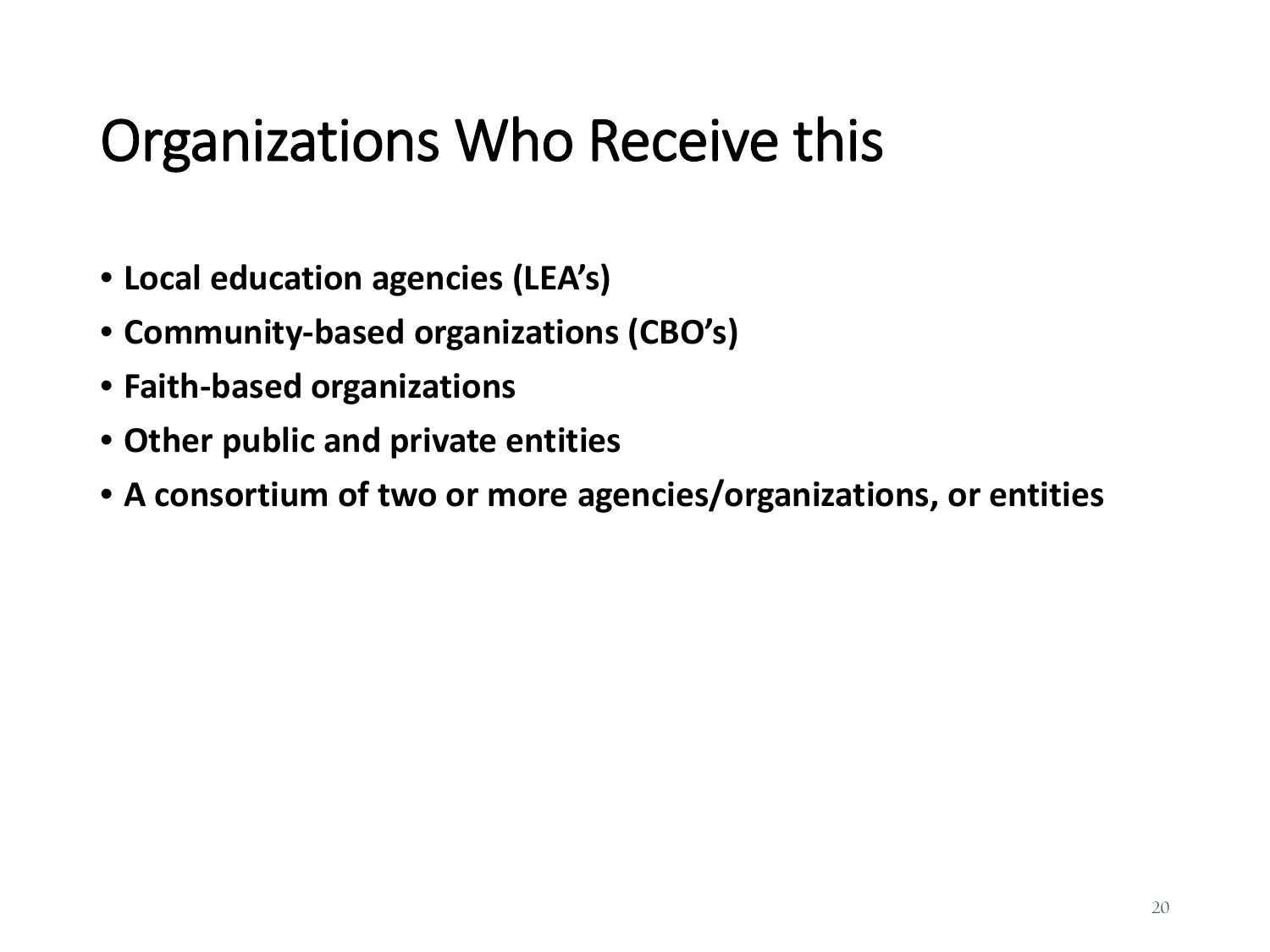# The purpose is…

- **To fund programs that provide students with academic enrichment and recreational opportunities designed to complement their regular school day.**
- **To provide opportunities for the families of these students to participate in educational programs.**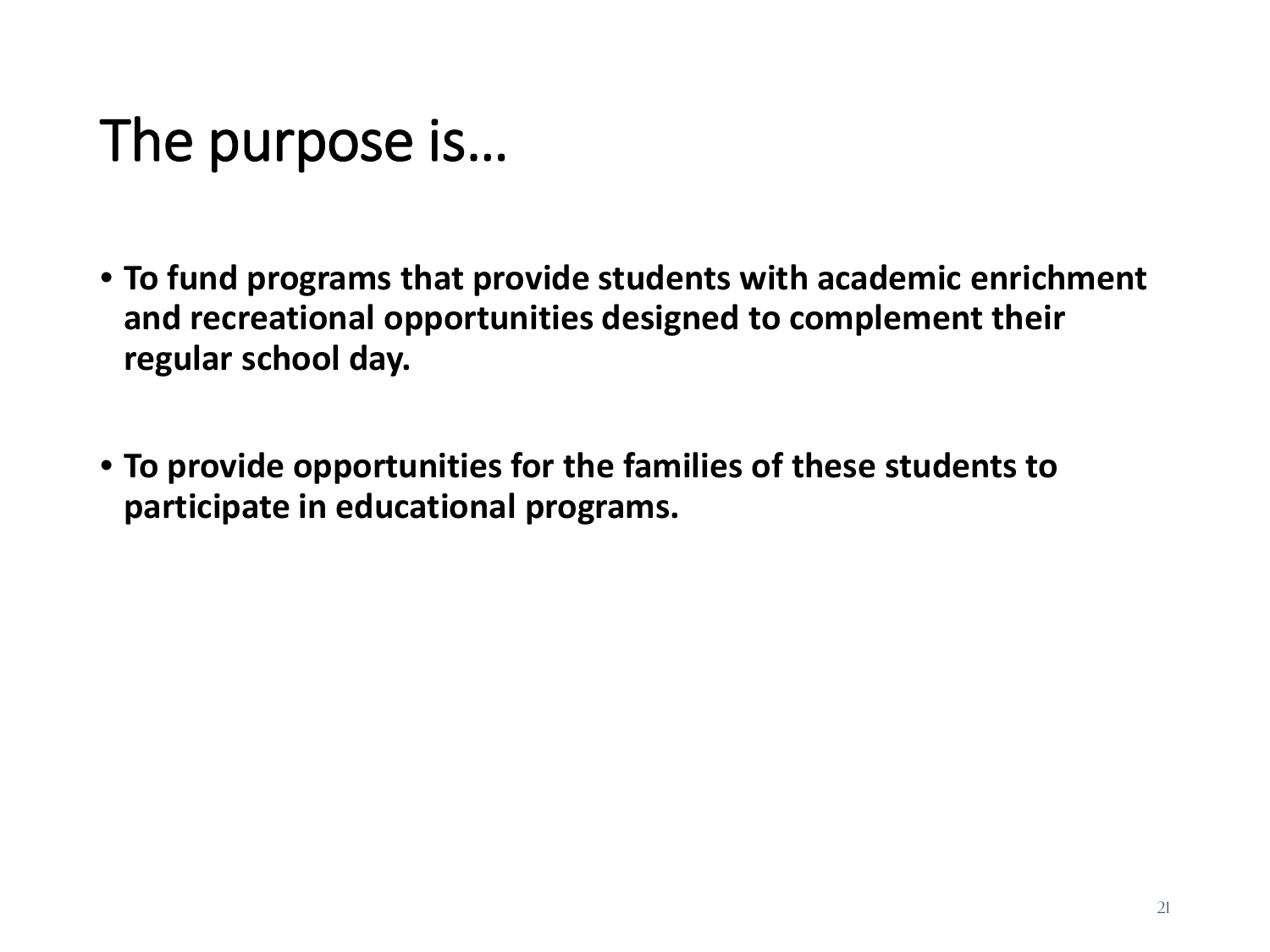## Who does it serve…

- **Students from schools where a minimum of 40% percent of the student population are eligible for free and reduced priced meals.**
- **Programs are designed to serve students in Pre-K through grade 12.**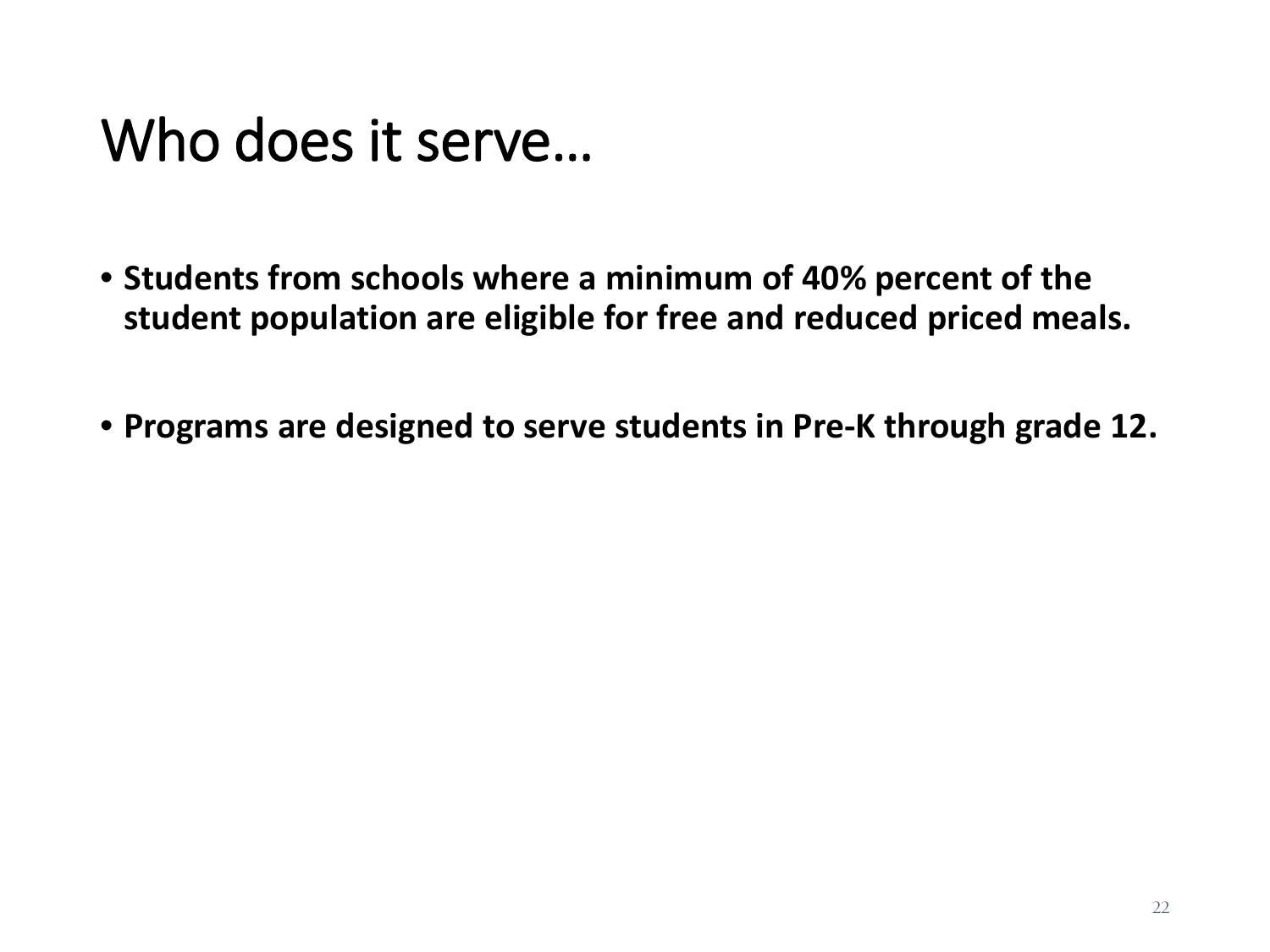# When are programs held…

- **Funds can be used to carry out a broad array of activities such as:**
	- **before and after school;**
	- **Saturday;**
	- **vacation; and**
	- **summer programming.**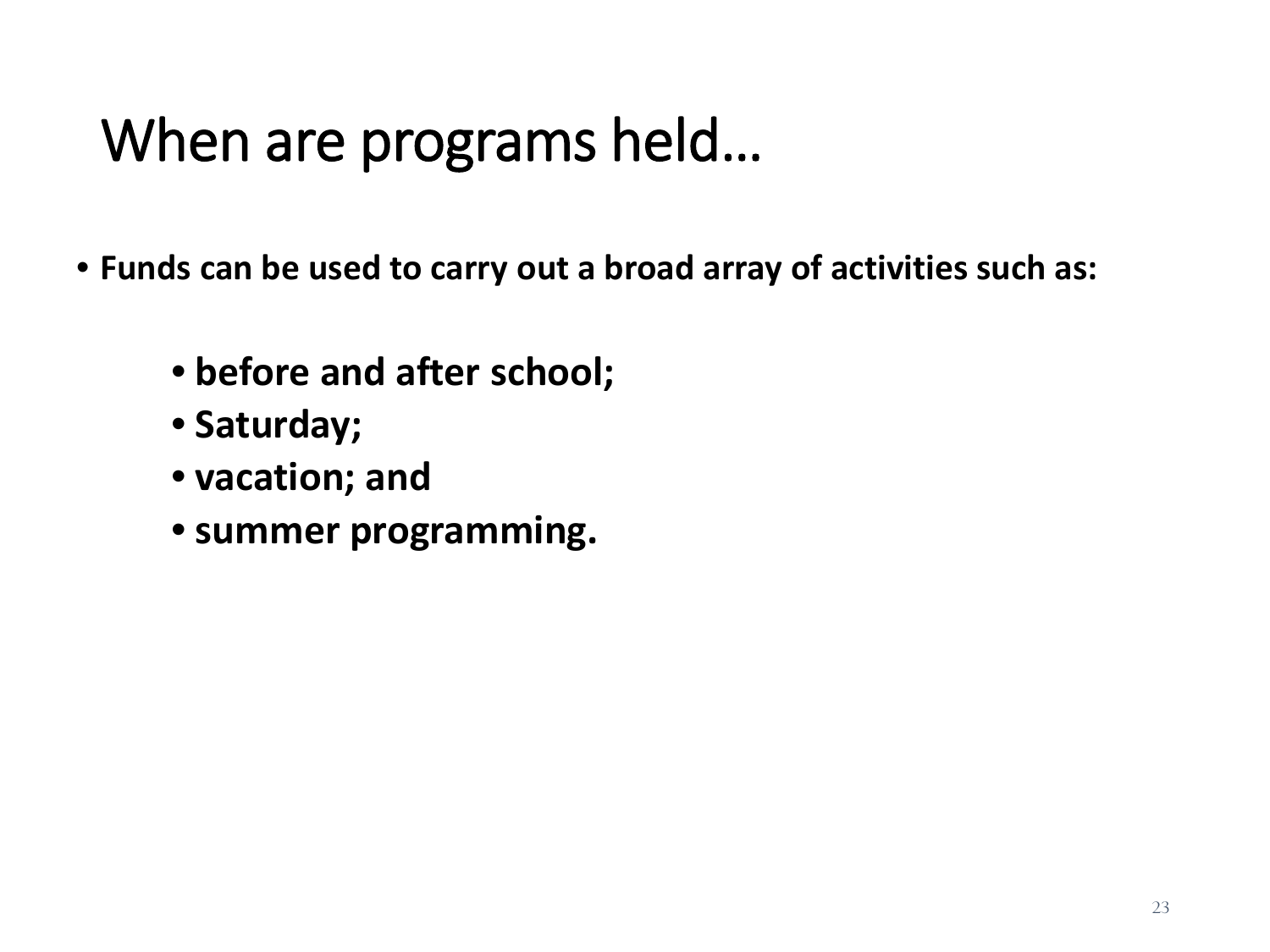## Activities…

- **Activities are designed to complement learning objectives from the regular school day.**
- **Offerings include opportunities for students to participate in activities outside of what is offered in the regular school day.**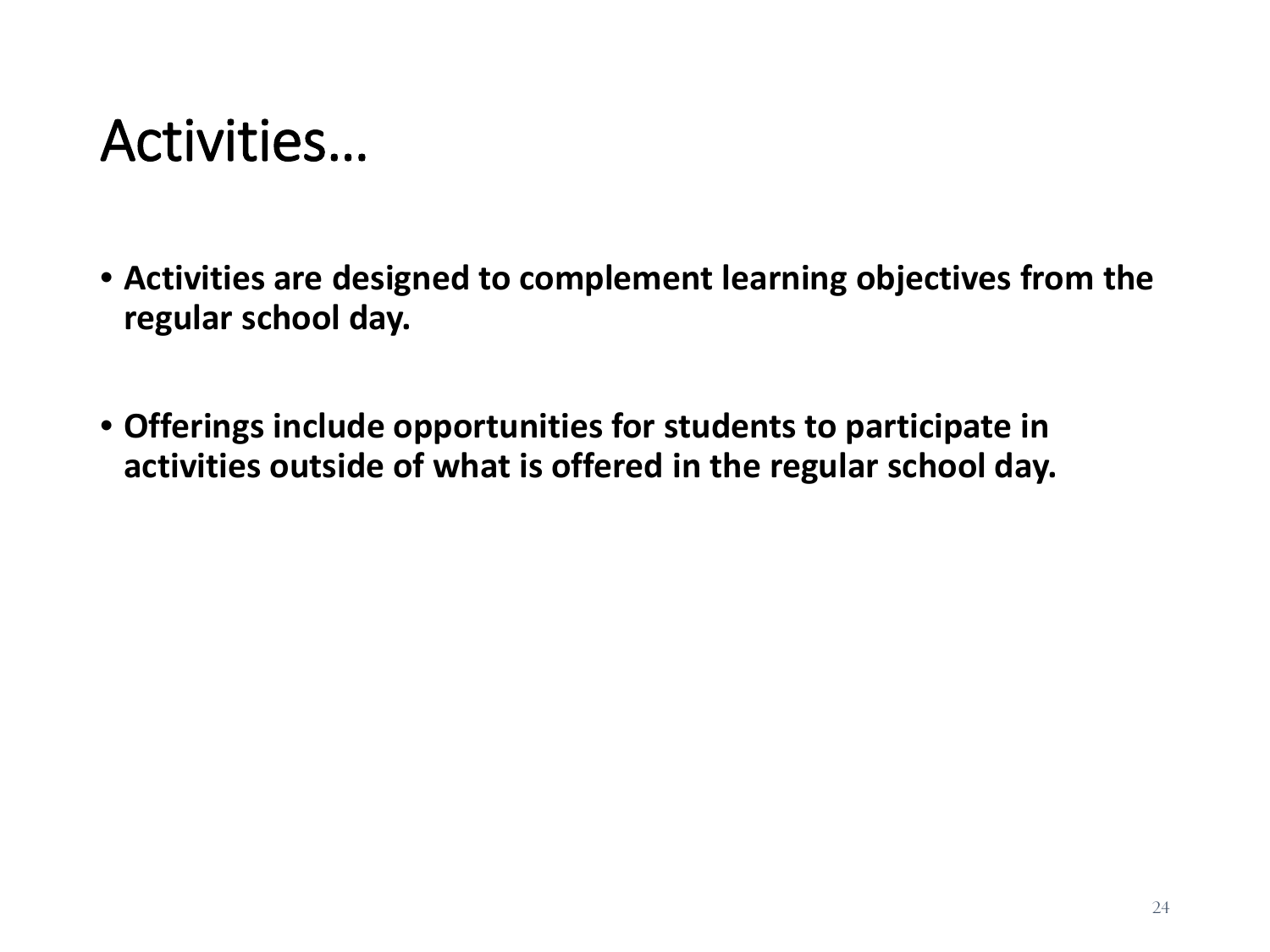## How many programs are providing summer programming?

- **Summer of 2020: Out of 26 sub-grantees/107 sites, 5 subgrantees/10 sites ran summer programming.**
- **Summer of 2021: Out of 26 sub-grantees/107 sites, 21 subgrantees/< 90 sites will provide summer programming.**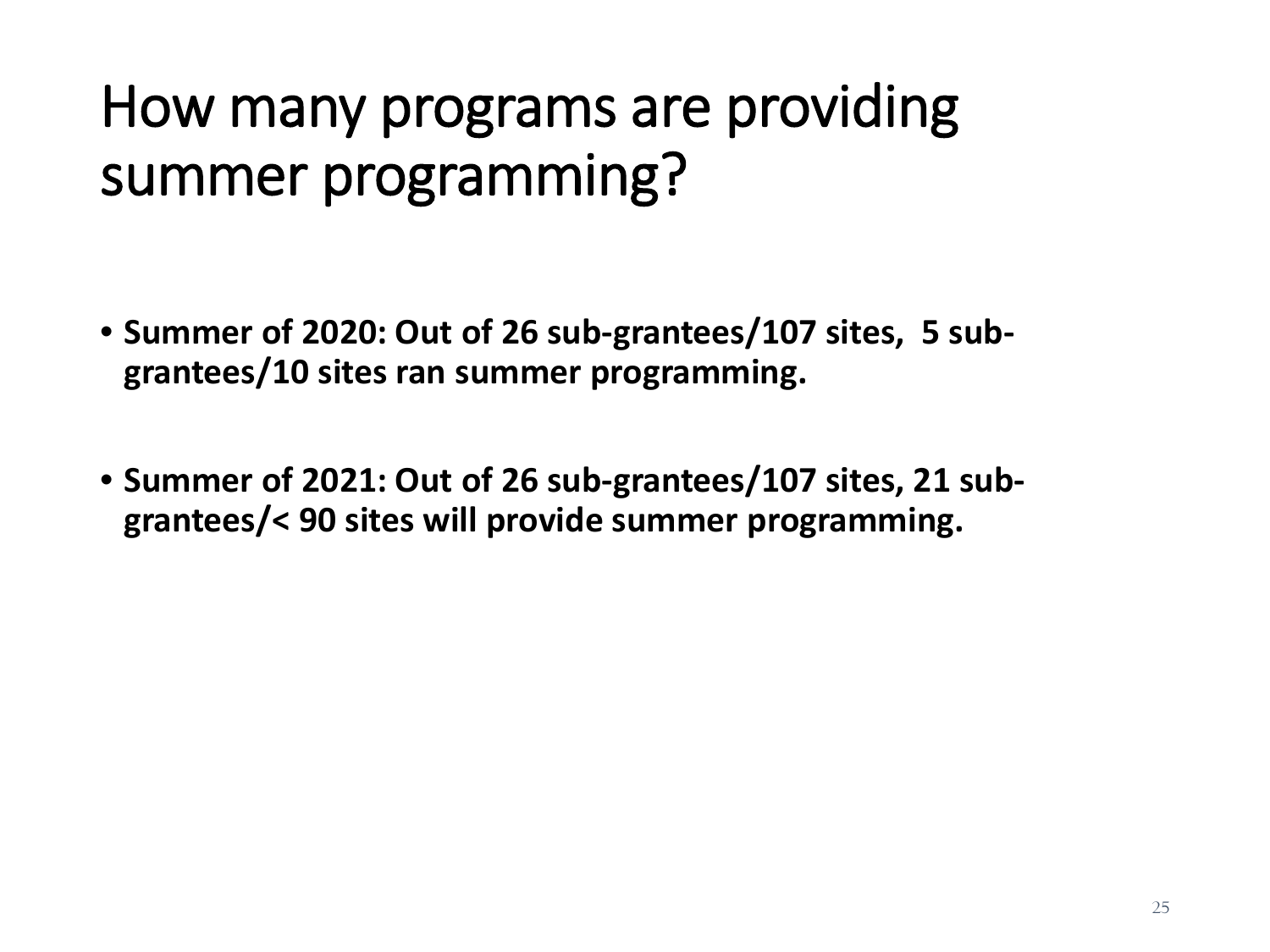# Why the increase?

- **Due to the COVID 19 pandemic sub-grantees could not provide the afterschool programming that their original grant applications outlined, which created large surpluses of funding.**
- **The CSDE and CREC worked with each sub-grantee to help plan summer programming.**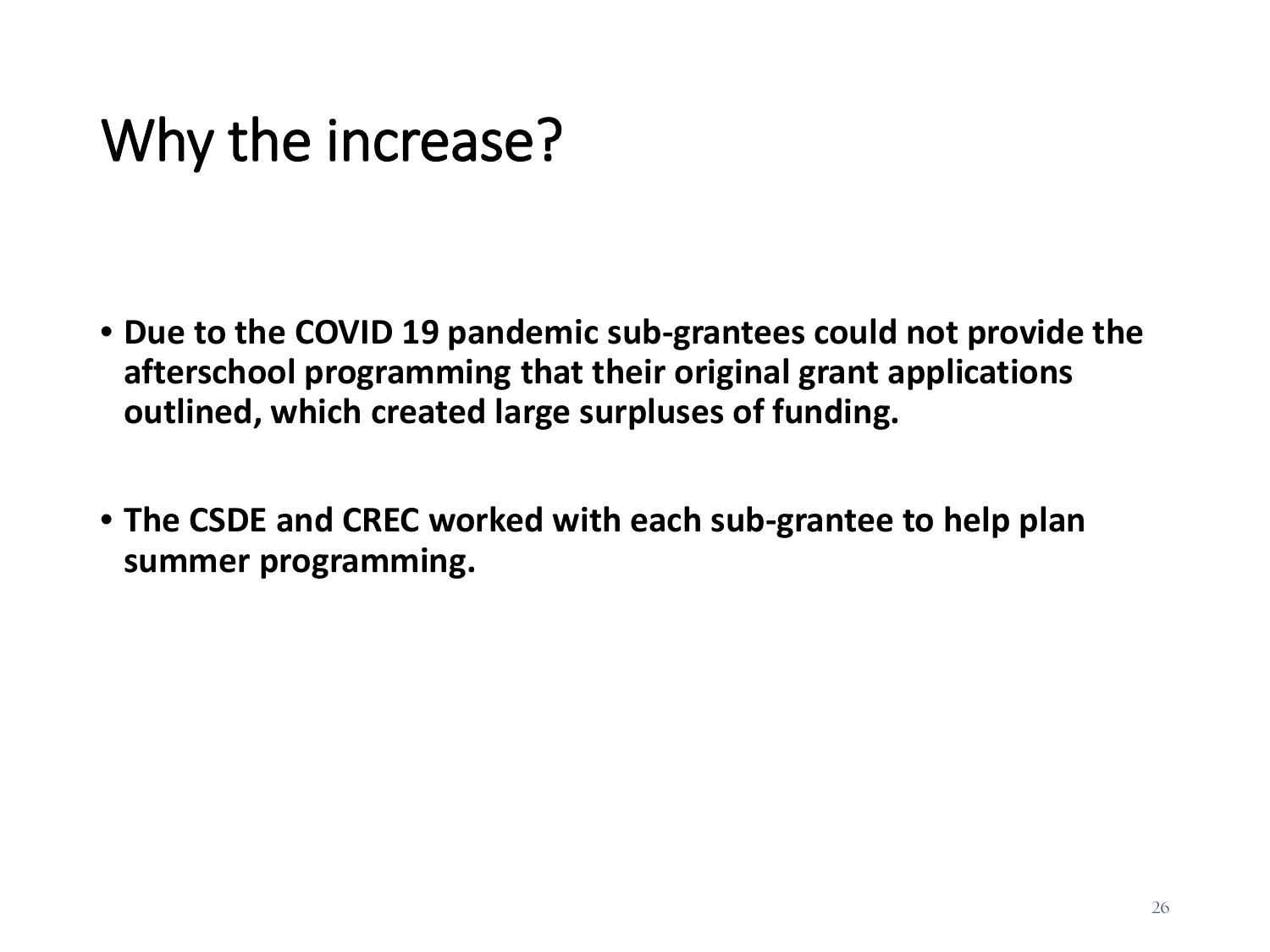Summer activities for elementary and middle school students include…

• **Offer FULL DAY Programing with early start and late pick up opportunities for working families.**

• **Provide Transportation.**

- **Combining resources to create FULL DAY summer opportunities. The school districts are providing the academic supports in the mornings using COVID relief funding and the 21st CCLC grant is providing the enrichment and recreation in the afternoon.**
- **Purchasing slots for students in existing summer programs.**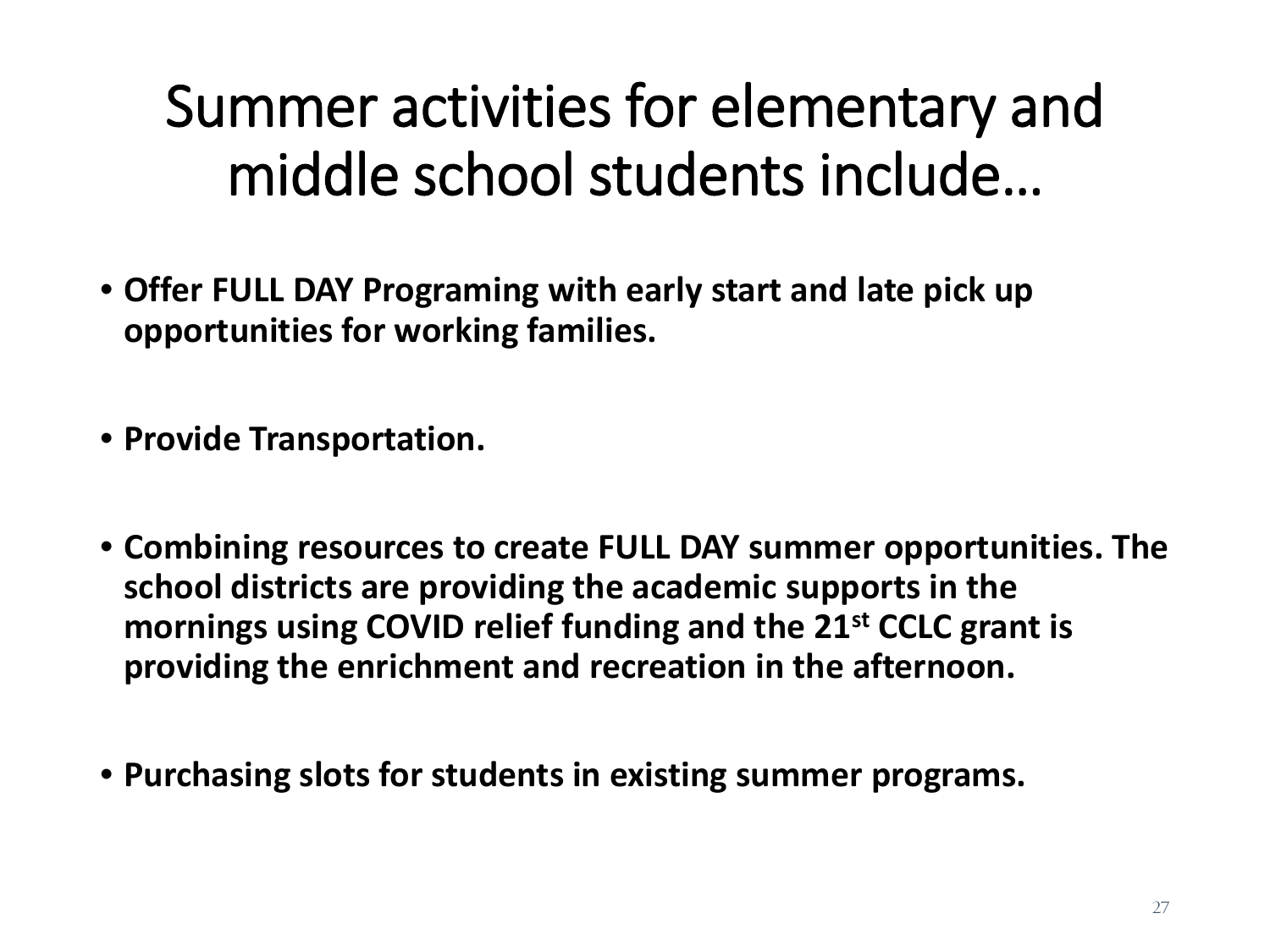# Summer activities for elementary and middle school students include cont.

- **Providing virtual opportunities, such as virtual field trips for students while at the program and for families to enjoy at home. This site has 25 free virtual field trips <https://www.weareteachers.com/best-virtual-field-trips/>**
- **Providing online master classes through <https://www.masterclass.com/> . This is an immersive online experience, which gives everyone the opportunity to learn from the world's best practitioners. Every class was created by the instructor and includes extensive pre-recorded video content, a class workbook, interactive assignments, and community activities.**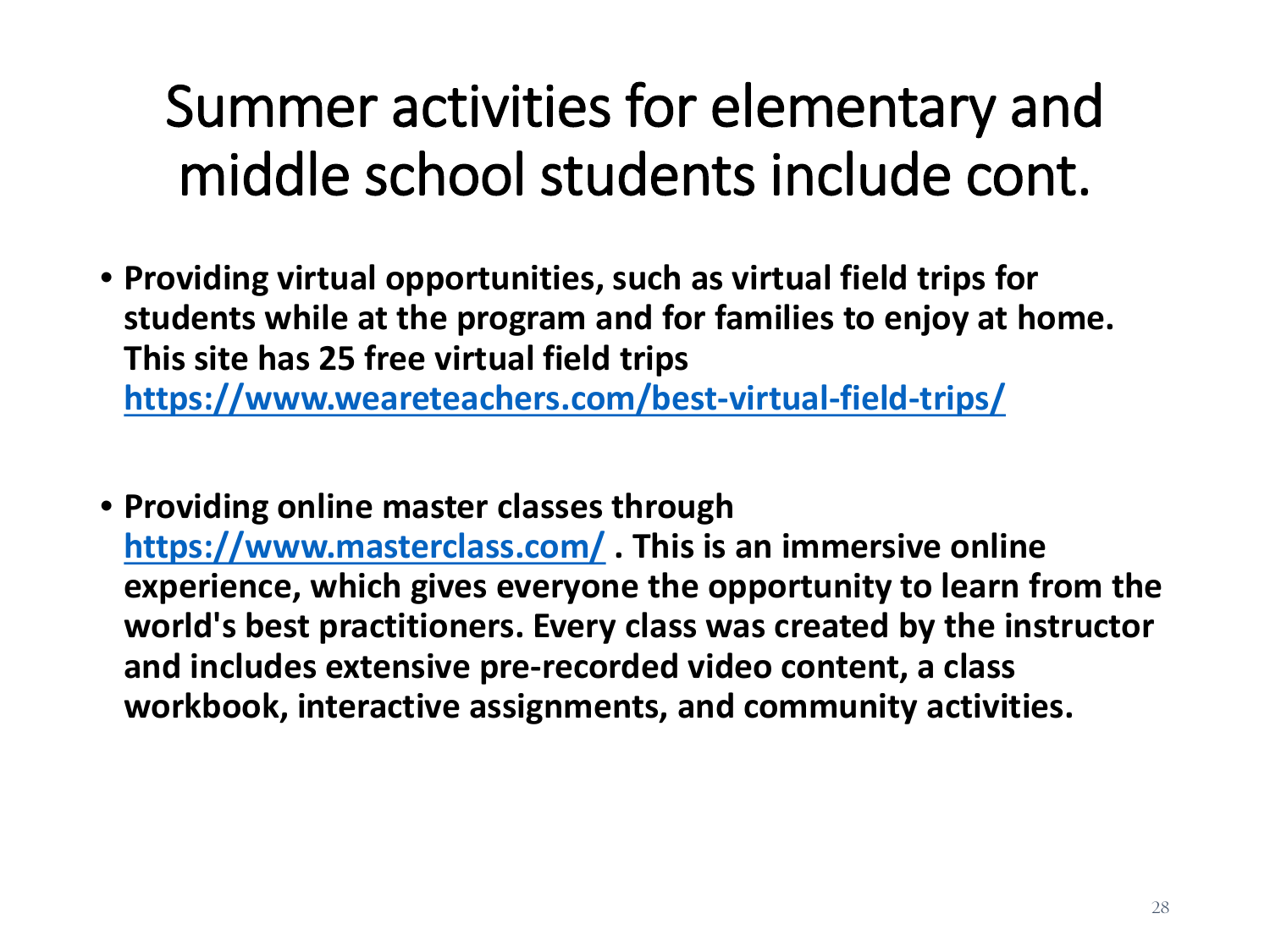# Summer activities for high school students include…

**High schools are working hard to meet the unique needs of each of it's scholar's. This age group is the most challenging to engage and requires meeting individualized needs (student lead). Successful programs provide the following opportunities:**

- **Credit recovery**
- **College and Career readiness (campus tours)**
- **Work Force Development**
- **Drivers Education**
- **Classes that earn certification and provide a skill set such as life guarding, CPR, EMT, PCA.**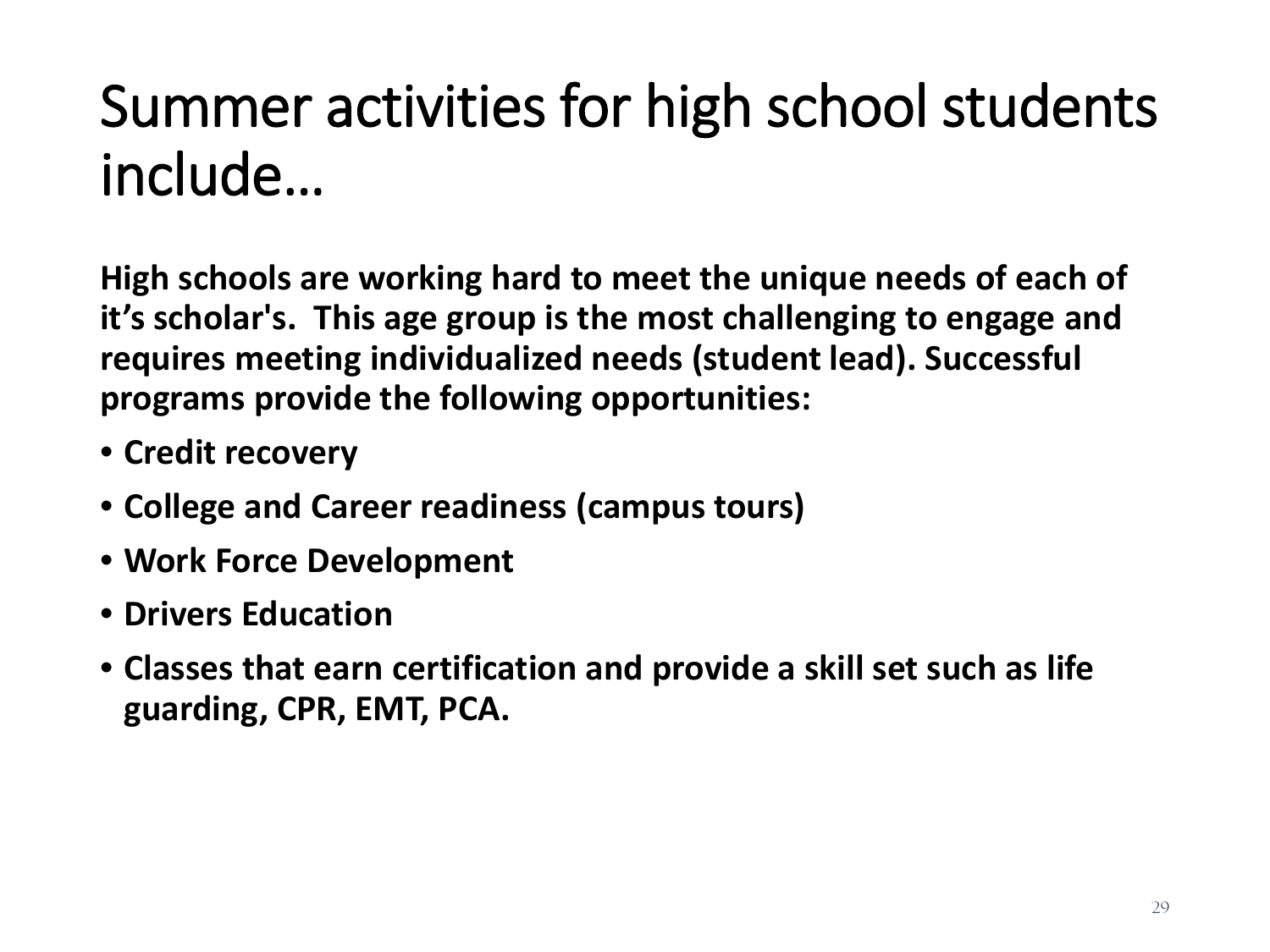# Where can I get contact info for current 21st CCLC Programs?

[https://docs.google.com/spreadsheets/d/1qSJ33Ftsa50OnoVTfykXpS](https://docs.google.com/spreadsheets/d/1qSJ33Ftsa50OnoVTfykXpSE9UkUddUkG0pncfihY0Rg/edit?usp=sharing) E9UkUddUkG0pncfihY0Rg/edit?usp=sharing

or

#### **21st CCLC Grantee Contact Information**

[Grantee Primary Contacts 2020-21](https://docs.google.com/spreadsheets/d/1qSJ33Ftsa50OnoVTfykXpSE9UkUddUkG0pncfihY0Rg/edit?usp=sharing)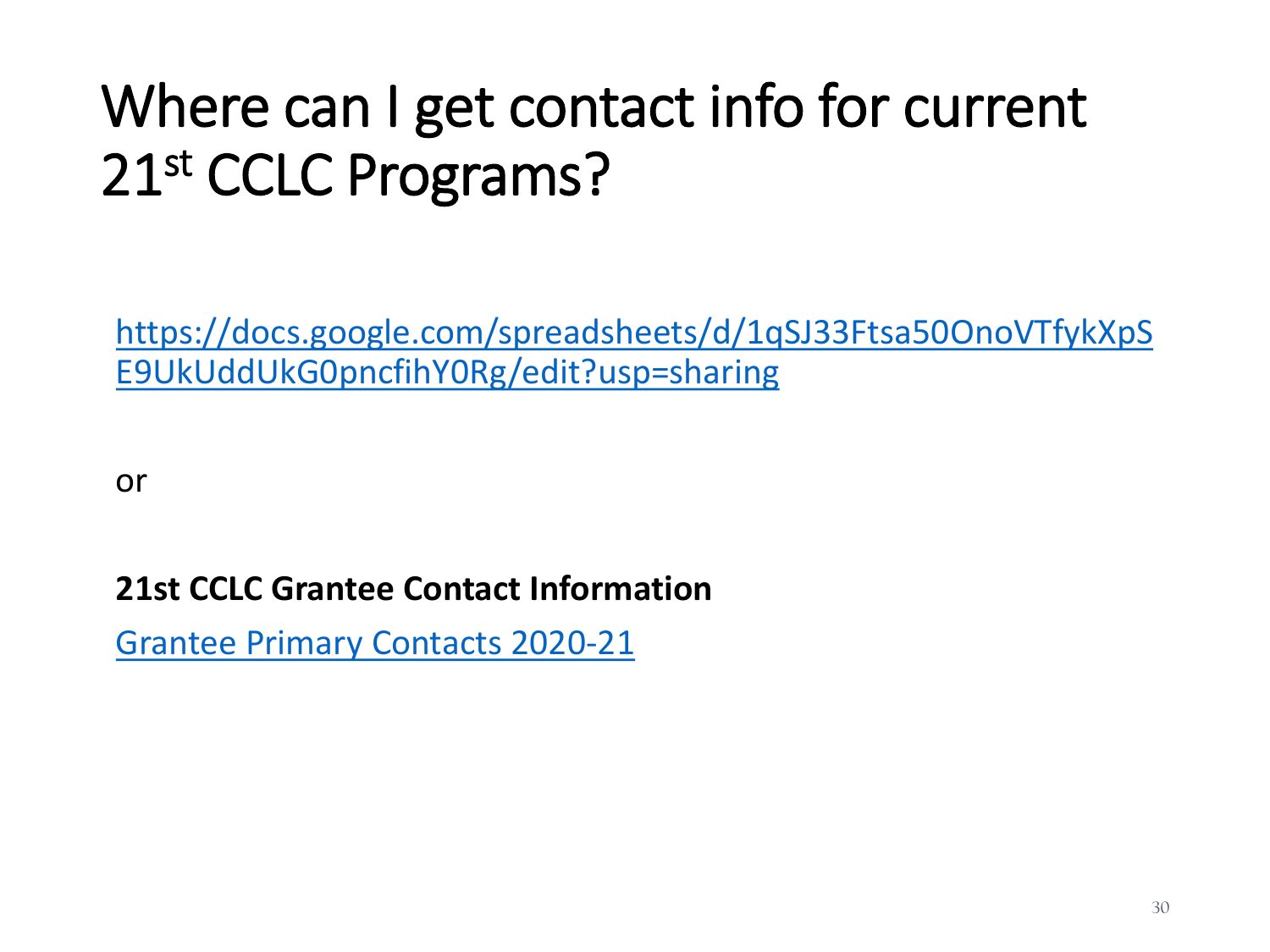# **Upcoming Attendance & Engagement Meetings**

Next Talk Tuesday Tuesday, **May 18,** 2021

10 to 11 a.m.

*Social-Emotional Learning (SEL) &*

*Statewide K-12 SEL Assessment System*

(Devereux Student Strengths Assessment (DESSA) System)

Kimberly Traverso, State Education Consultant, CSDE

Have a **promising practice or success**  you want to share?

**Concerns** you want to share through peer discussion?



**Send ideas for topics for discussion** to Kari.Sullivan@ct.gov.